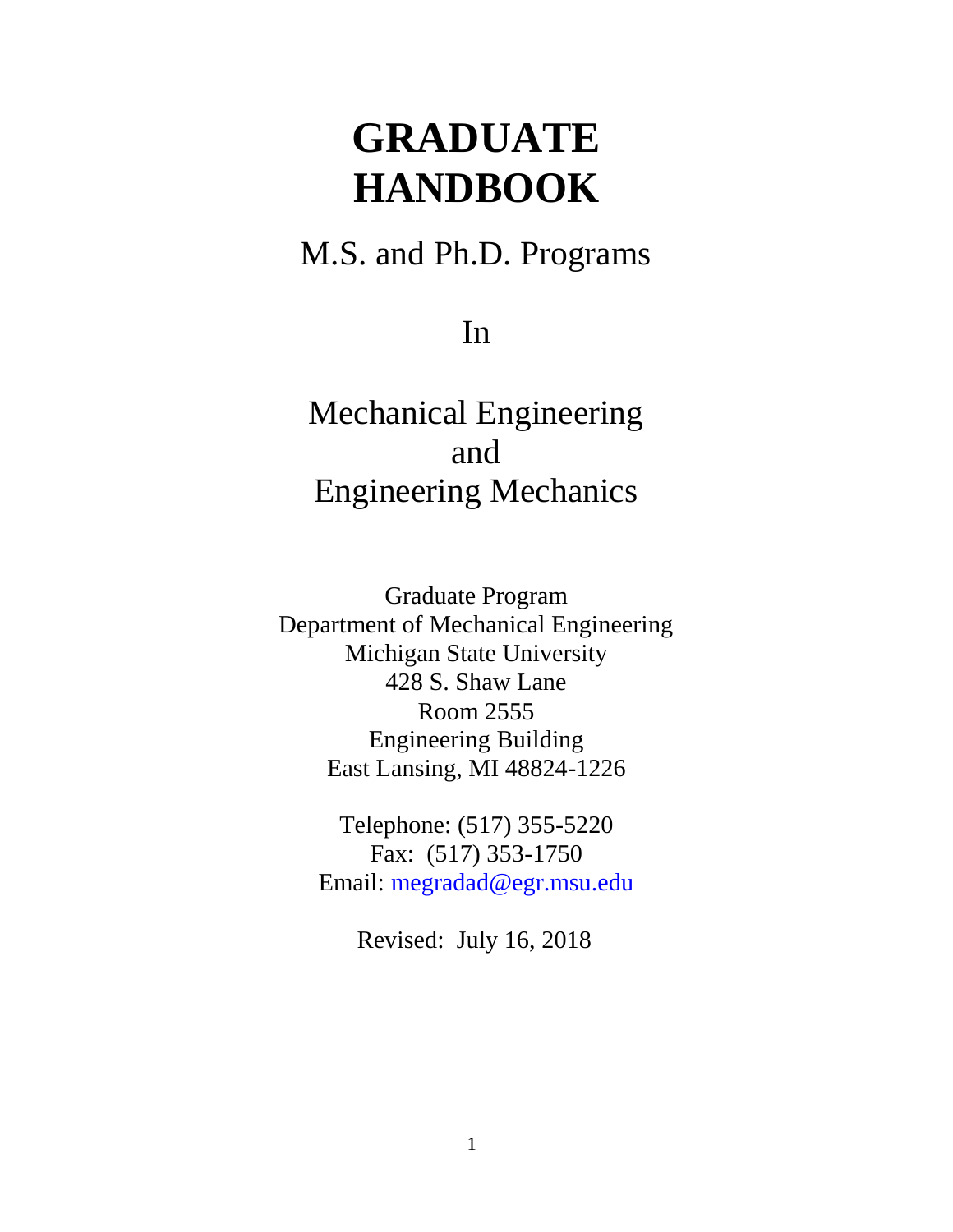# **Table of Contents**

| $\mathbf{1}$   |       |  |
|----------------|-------|--|
| 1.1            |       |  |
| 1.2            |       |  |
| 1.3            |       |  |
|                | 1.3.1 |  |
|                | 1.3.2 |  |
|                | 1.3.3 |  |
| 1.4            |       |  |
| $\overline{2}$ |       |  |
| 2.1            |       |  |
| 2.2            |       |  |
| 2.3            |       |  |
| 2.4            |       |  |
|                | 2.4.1 |  |
|                | 2.4.2 |  |
|                | 2.4.3 |  |
|                | 2.4.4 |  |
|                | 2.4.5 |  |
|                | 2.4.6 |  |
| 2.5            |       |  |
|                | 2.5.1 |  |
|                | 2.5.2 |  |
|                | 2.5.3 |  |
|                | 2.5.4 |  |
|                | 2.5.5 |  |
| 2.6            |       |  |
| 3              |       |  |
| 3.1            |       |  |
|                | 3.1.1 |  |
|                | 3.1.2 |  |
|                | 3.1.3 |  |
|                | 3.1.4 |  |
|                | 3.1.5 |  |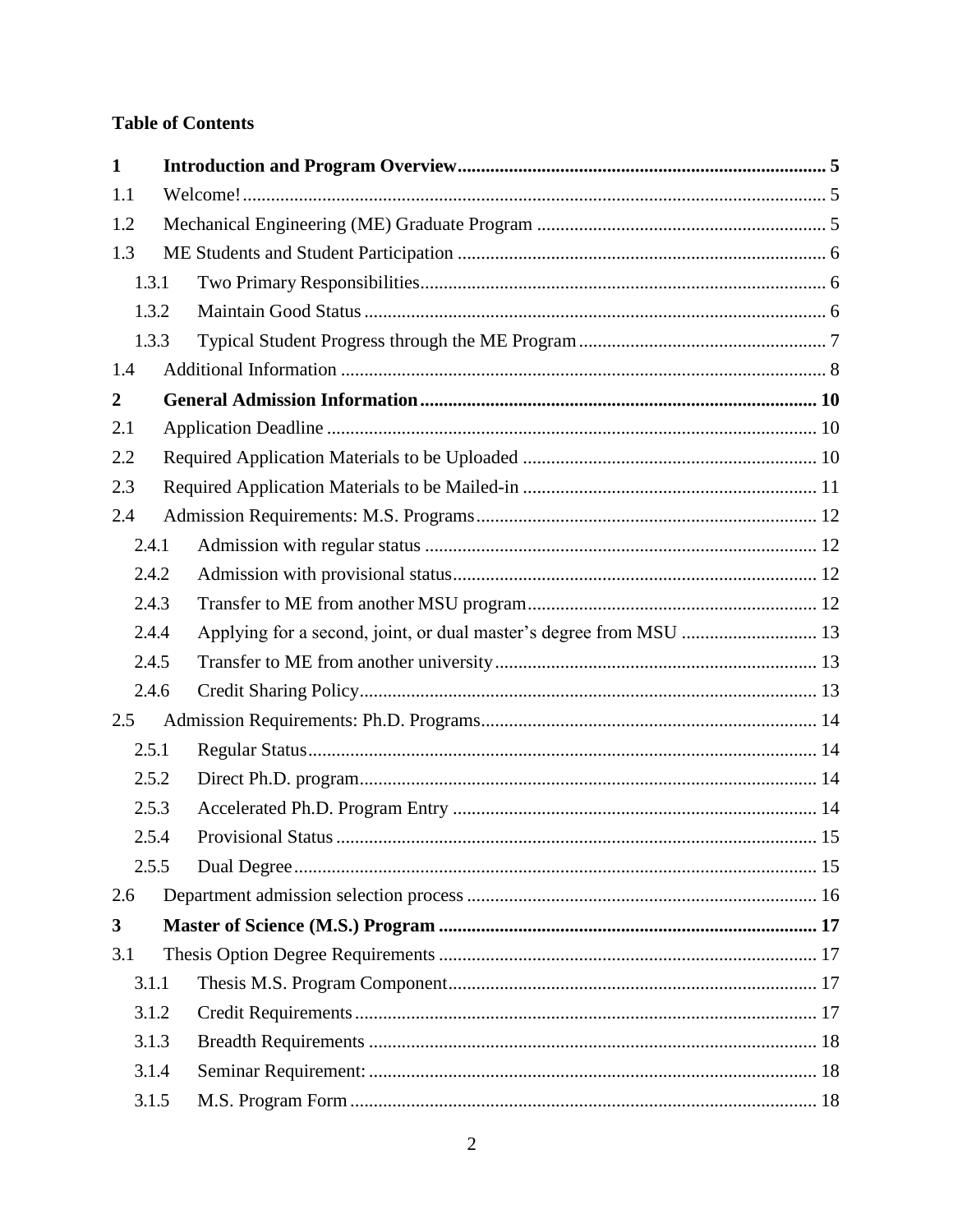| 3.1.6                   |  |
|-------------------------|--|
| 3.2                     |  |
| 3.2.1                   |  |
| 3.2.2                   |  |
| 3.2.3                   |  |
| 3.2.4                   |  |
| 3.2.5                   |  |
| 3.2.6                   |  |
| 3.3                     |  |
| 3.3.1                   |  |
| 3.3.2                   |  |
| 3.3.3                   |  |
| 3.3.4                   |  |
| 3.3.5                   |  |
| 3.3.6                   |  |
| 3.4                     |  |
| 3.4.1                   |  |
| 3.5                     |  |
| 3.5.1                   |  |
| 3.5.2                   |  |
| 3.5.3                   |  |
| 3.5.4                   |  |
| 3.5.5                   |  |
| 3.5.6                   |  |
| 3.5.7                   |  |
| 3.5.8                   |  |
| $\overline{\mathbf{4}}$ |  |
| 4.1                     |  |
| 4.1.1                   |  |
| 4.1.2                   |  |
| 4.1.3                   |  |
| 4.1.4                   |  |
| 4.1.5                   |  |
| 4.1.6                   |  |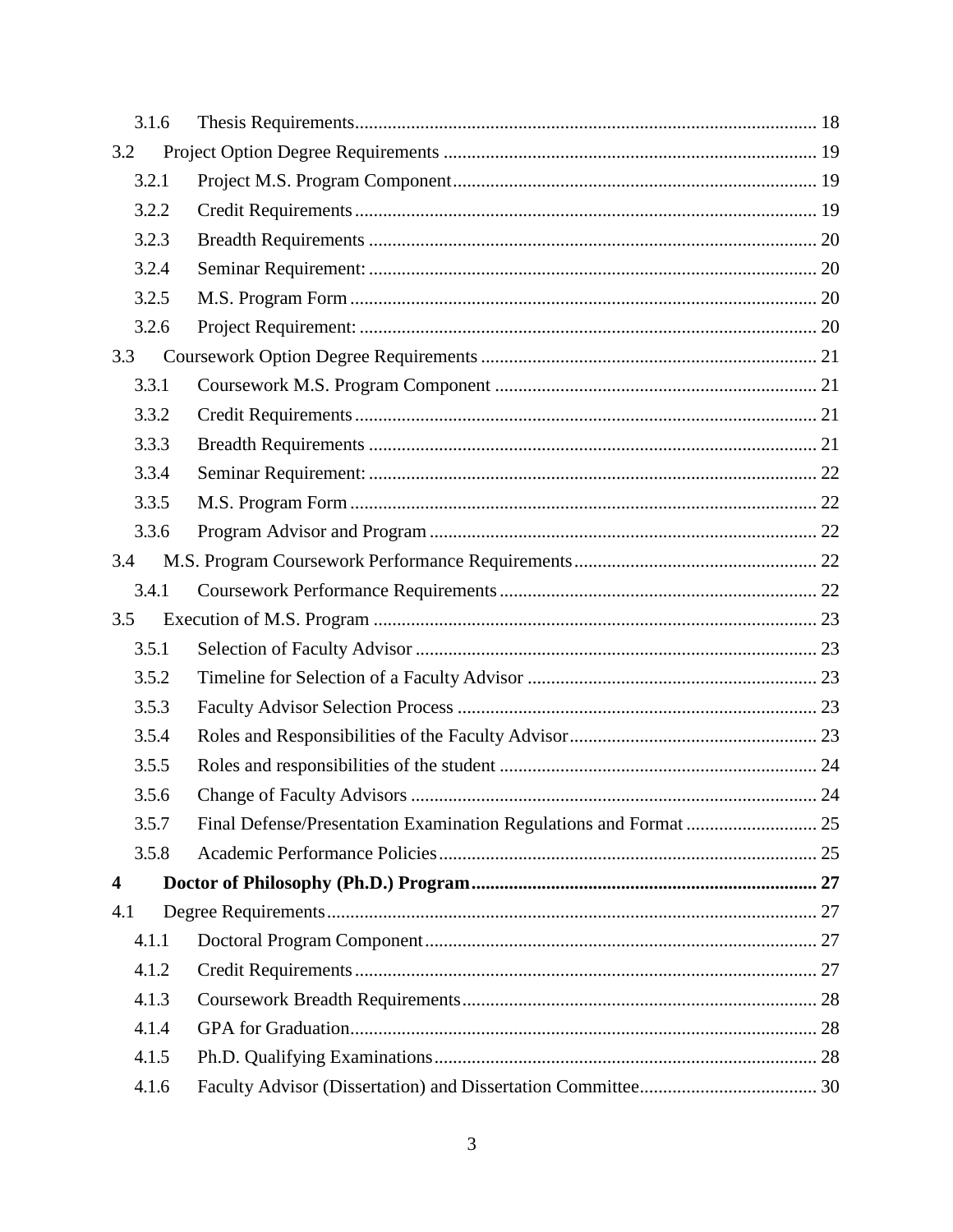| 4.1.7  |  |  |  |
|--------|--|--|--|
| 4.1.8  |  |  |  |
| 4.1.9  |  |  |  |
| 4.1.10 |  |  |  |
| 4.1.11 |  |  |  |
| 4.1.12 |  |  |  |
| 4.1.13 |  |  |  |
| 4.2    |  |  |  |
| 4.2.1  |  |  |  |
| 4.2.2  |  |  |  |
| 4.2.3  |  |  |  |
| 4.2.4  |  |  |  |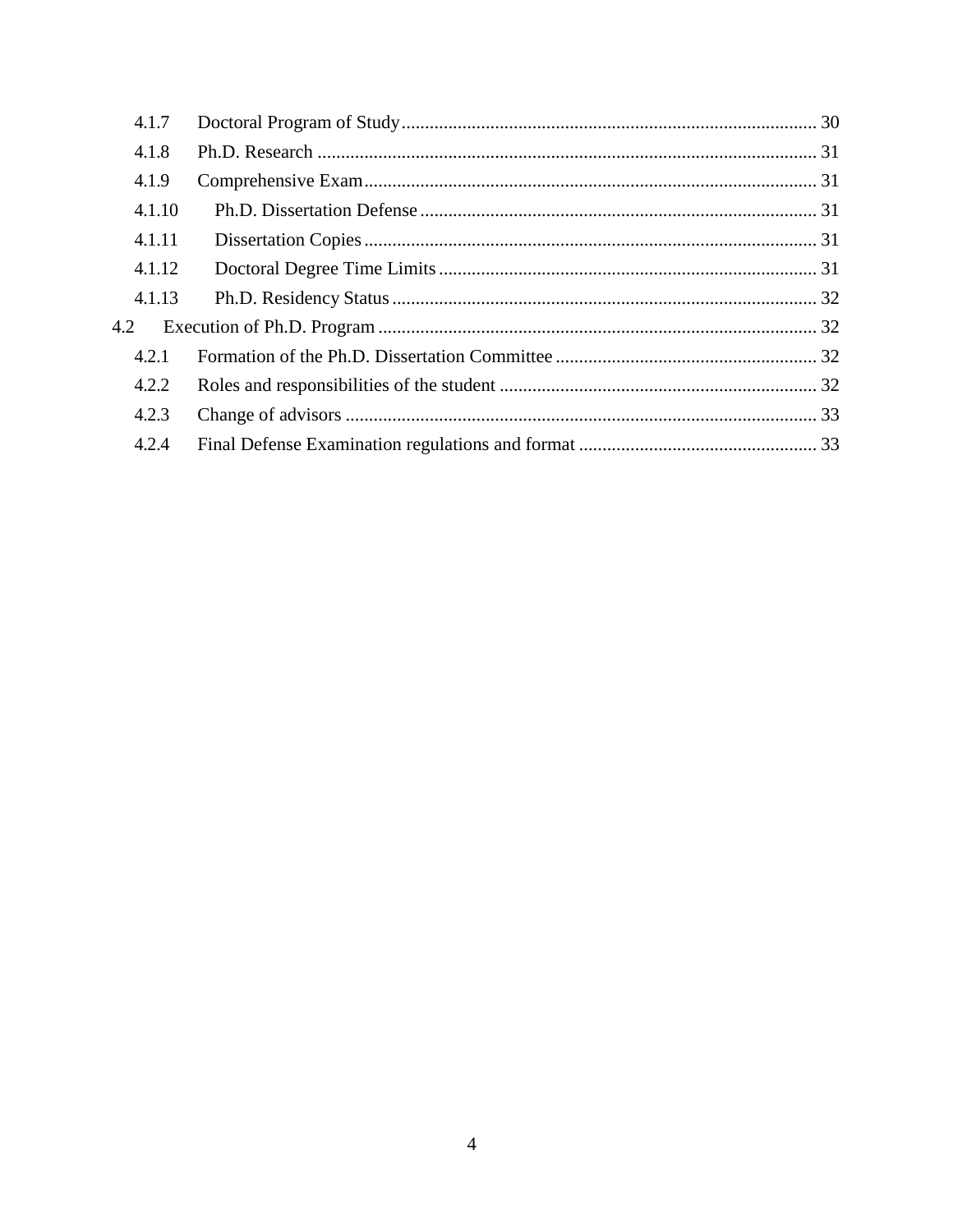# **1 Introduction and Program Overview**

Masters (M.S.) and Doctoral (Ph.D.) degrees in Mechanical Engineering and in Engineering Mechanics are awarded by the Michigan State University Department of Mechanical Engineering. The M.S. programs can be completed in four semesters. Students with an M.S. degree in Mechanical Engineering, Engineering Mechanics, or a related area may be admitted directly into the Ph.D. program. Outstanding students with a B.S. degree (GPA  $>$  3.5) can apply for direct admission to the Ph.D. program. The Ph.D. Degree is a research-based degree with flexible course requirements.

Almost all of our Ph.D. graduate students receive financial aid, the majority in the form of research or teaching assistantships and fellowships. Graduate students appointed as Research Assistants (RAs) work on funded research projects sponsored by federal agencies and industrial entities. This work is typically the basis for the student's M.S. or Ph.D. thesis. In addition to RAs, some students have appointments as Teaching Assistants (TAs). Teaching Assistantships enable many of our students to obtain both laboratory and classroom teaching experience. Many of our graduate students start in their program as TAs and move to RA positions as they matriculate through the program.

Nearly all of our graduate students are involved in a research project. Most research activity in the department is organized around one of many research laboratories which support a variety of experimental, computational, and analytical activities. Research interests in Mechanical Engineering are very broad. Focal areas of research in the department include but are not limited to:

- 1. Fluid-Thermal Science and Engineering: Computational Fluid Dynamics, Experimental Fluid Mechanics, Combustion, Heat Transfer, Turbomachinery, Cryogenics, Energy Sciences and Engineering
- 2. Solid Mechanics, Design, and Manufacturing: Computational Mechanics, Experimental Mechanics, Modeling, Advanced Manufacturing, Optimization
- 3. Biomechanics: Microfluidics, Cardiovascular Mechanics, Bio-Heat Transfer, Tissue **Mechanics**
- 4. Dynamic Systems and Controls: Nonlinear Dynamics, Vibration, Control Systems, Acoustics, System Modeling

# **1.1 Welcome!**

This handbook is intended to make your graduate student life easier. If you have questions, consult first this handbook, then come to the department office: if you find errors or believe additional topics should be discussed, please inform the ME Graduate Program Office.

# **1.2 Mechanical Engineering (ME) Graduate Program**

The Department of ME offers graduate programs leading to the M.S. and Ph.D. degrees. There are four education and research groups within Mechanical Engineering:

- Fluid-Thermal Science and Engineering
- Solid Mechanics, Design, and Manufacturing
- **Biomechanics**
- Dynamic Systems and Controls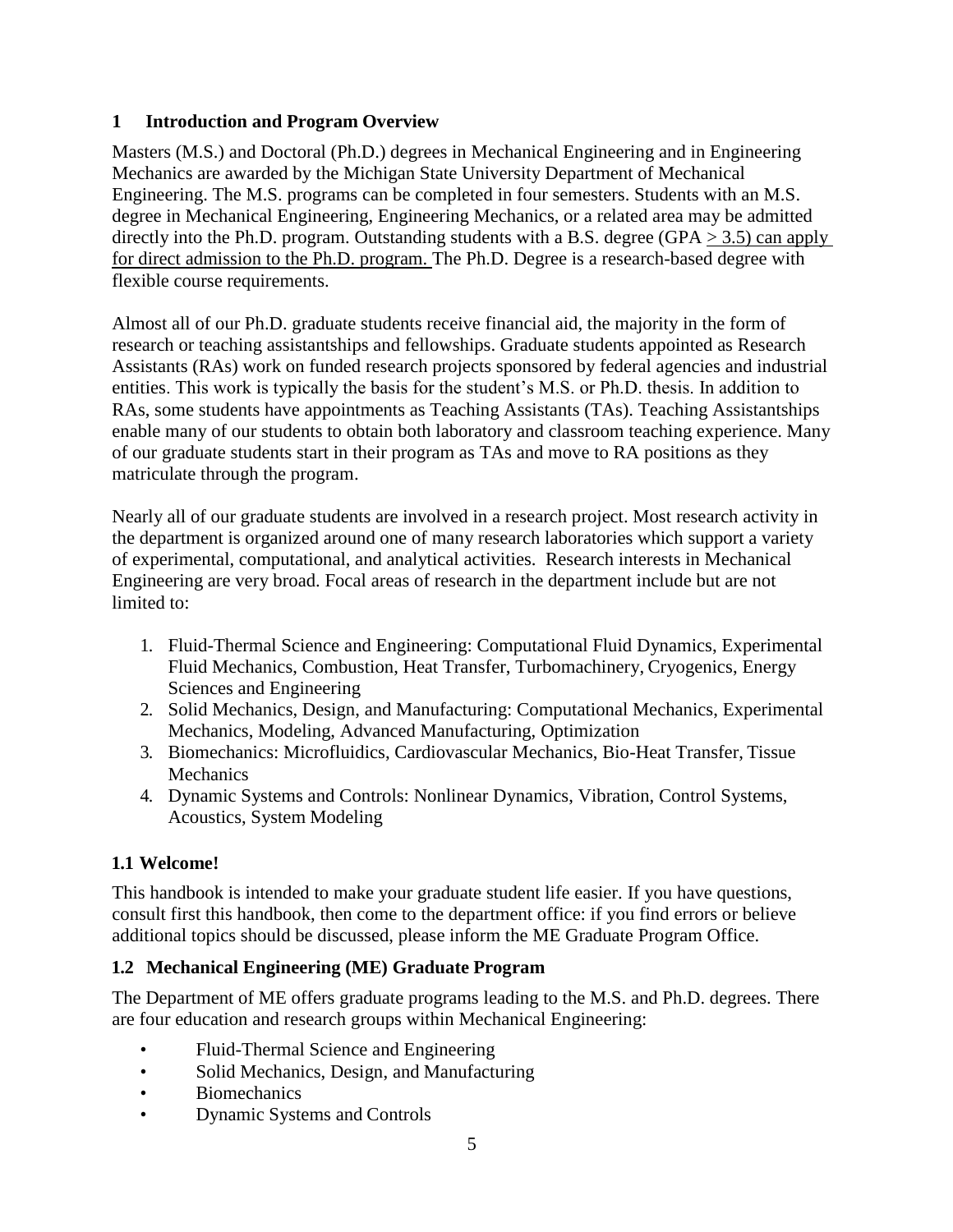Within these groups are subgroups; within the subgroups are individual faculty members; each faculty member has several research projects spanning numerous subjects. Interdepartmental and cross-college collaborations are common. Intellectual diversity is promoted, fostered, encouraged, and applauded.

# **1.3 ME Students and Student Participation**

All of our graduate students shall participate actively in the ME department. Participation consists of the following:

- Taking the required number of courses and maintaining a satisfactory performance level
- Carrying out research with your research advisor/mentor
- Assist instructors with course delivery (when given a Teaching Assistantship)
- Attending departmental seminars

There are other forms of participation, which are encouraged but are not mandatory:

- Membership on standing ME department committees
- Membership on college-level committees
- Membership on university-level
- Assisting with on-going ME department projects

# **1.3.1 Two Primary Responsibilities**

Your first responsibility is to meet with your major professor (advisor) assigned to you by the department (i.e., by the graduate advisor). This temporary advisor will act as your advisor until you find a research project with a professor in ME who is willing to act as your advisor. Your second and most important responsibility derives from the first: Preferably in your first semester but no later than the end of your second semester you should find your permanent advisor, who will mentor you through your M.S. degree or Ph.D. dissertation research at MSU. Your permanent advisor is your career mentor.

# **1.3.2 Maintain Good Standing**

In order to be considered full-time, you must carry the following minimum number of credits per semester

- M.S. Level: 9 credits (without assistantship) or 6 credits (with assistantship)
- Ph.D. Level: 6 credits (without assistantship) or 3 credits (with assistantship)

#### **Exceptions:**

• M.S. or Ph.D. level in the semester in which the student graduates: the minimum number of credits is 1 credit per semester. International students on F-1 or J-1 must verify their visa compliance requirements with the Office for International Students and Scholars, OISS, prior to using this option.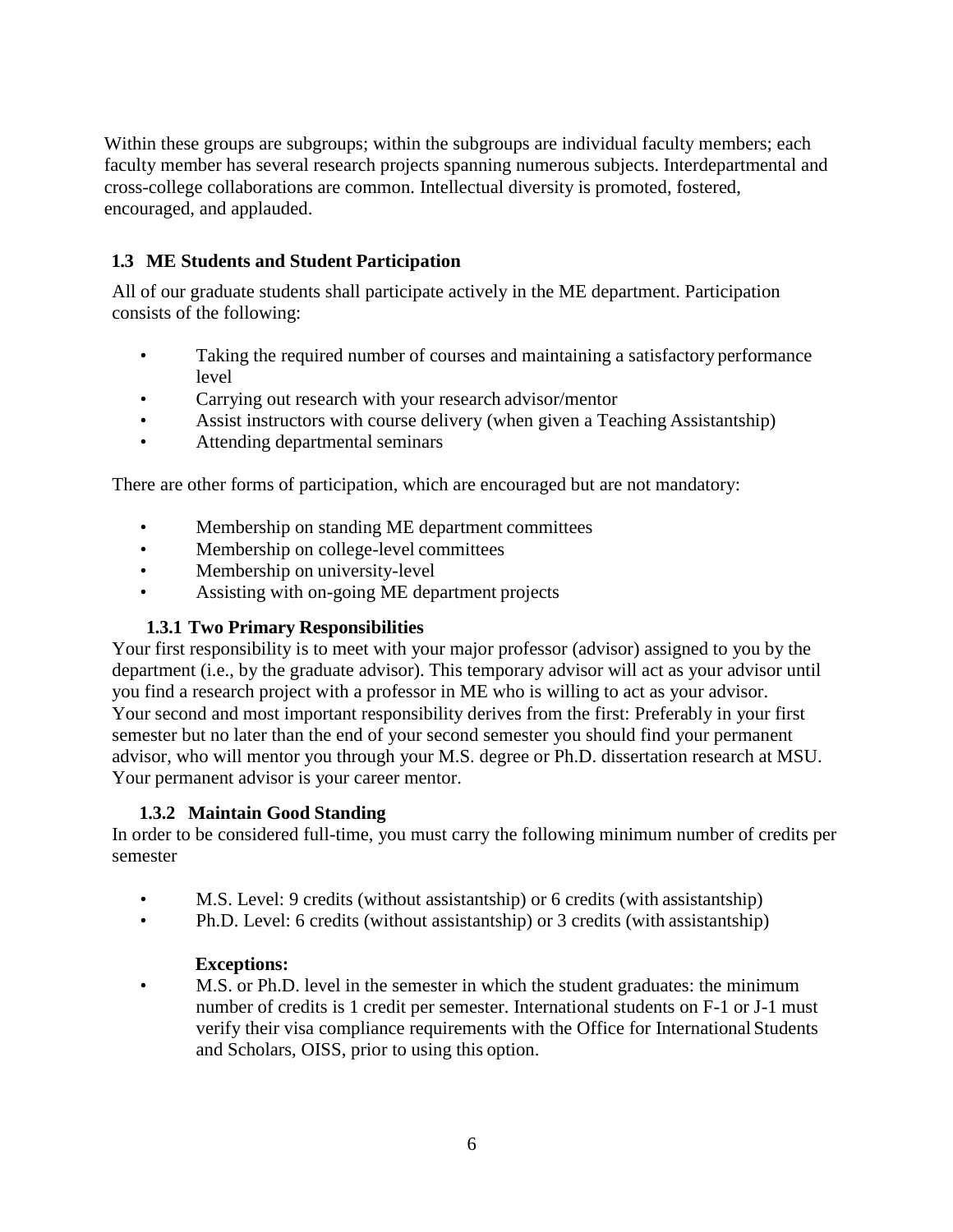• Ph.D. candidates who have passed the comprehensive exam: the minimum number of credits is 1 credit per semester.

#### **Graduate Student Academic standards:**

- Grades: You must earn a 2.0 or higher in each course in the approved programof study (which is assembled with your advisor).
- Cumulative Grade-Point Average (GPA): You must maintain a GPA > 3.00 in the courses in the approved program of study.
- Seminars: All ME graduate students shall participate in the departmental seminars.
- Probational Status: This occurs when GPA < 3.00. You are then prevented from carrying more than 7 credits per semester or to enroll in Independent Study courses until GPA > 3.00.

#### **Retention/Dismissal from ME**:

- 1. Academic Progress: Your academic progress is evaluated each year on March 15. Satisfactory progress, as assessed by your advisor, enables you to continue in the graduate program. Not making satisfactory progress will be cause for dismissal from the program.
- 2. Cumulative GPA: If your GPA < 3.00 after completing 16 credits in the approved program of study, you will be put on probation. If your GPA > 3.00 at the end of the following semester you may continue in the program. If not, you shall be dismissed.

#### **1.3.3 Typical Student Progress through the ME Program**

Although each student is different and graduate education is individualized, the pattern for graduate students is generally the following:

- M.S. Students (thesis): Typical M.S. students register for 9 credits per term; this ensures good progress toward the M.S. degree. Some credits will be for thesis research. In the first summer, M.S. research is begun in earnest and by the second Fall term the student is making progress on thesis research and in the classroom. In this term the student typically registers for only one course while fully engaging in research and writing (conference) papers. A similar pattern is seen for the second Spring term. The student may attend a professional meeting or two. By the end of the second summer (before the beginning of the third Fall term), the typical M.S. thesis student has completed the degree.
- Ph.D. Students: The first hurdle for a Ph.D. student is to find a research advisor. The second formal hurdle in the Ph.D. program is passing the qualifying exams. Ph.D. students must complete the qualifying exam requirements before the beginning of their fourth semester (not counting summer) to remain in the Ph.D. program. Ph.D. programs require a minimum of 39 credits of coursework beyond a B.S. in Engineering and a minimum of 18 credits beyond an M.S. in Engineering. The Ph.D. degree requires completion of research that provides a significant, original, contribution to the state-of-theart in Mechanical Engineering or Engineering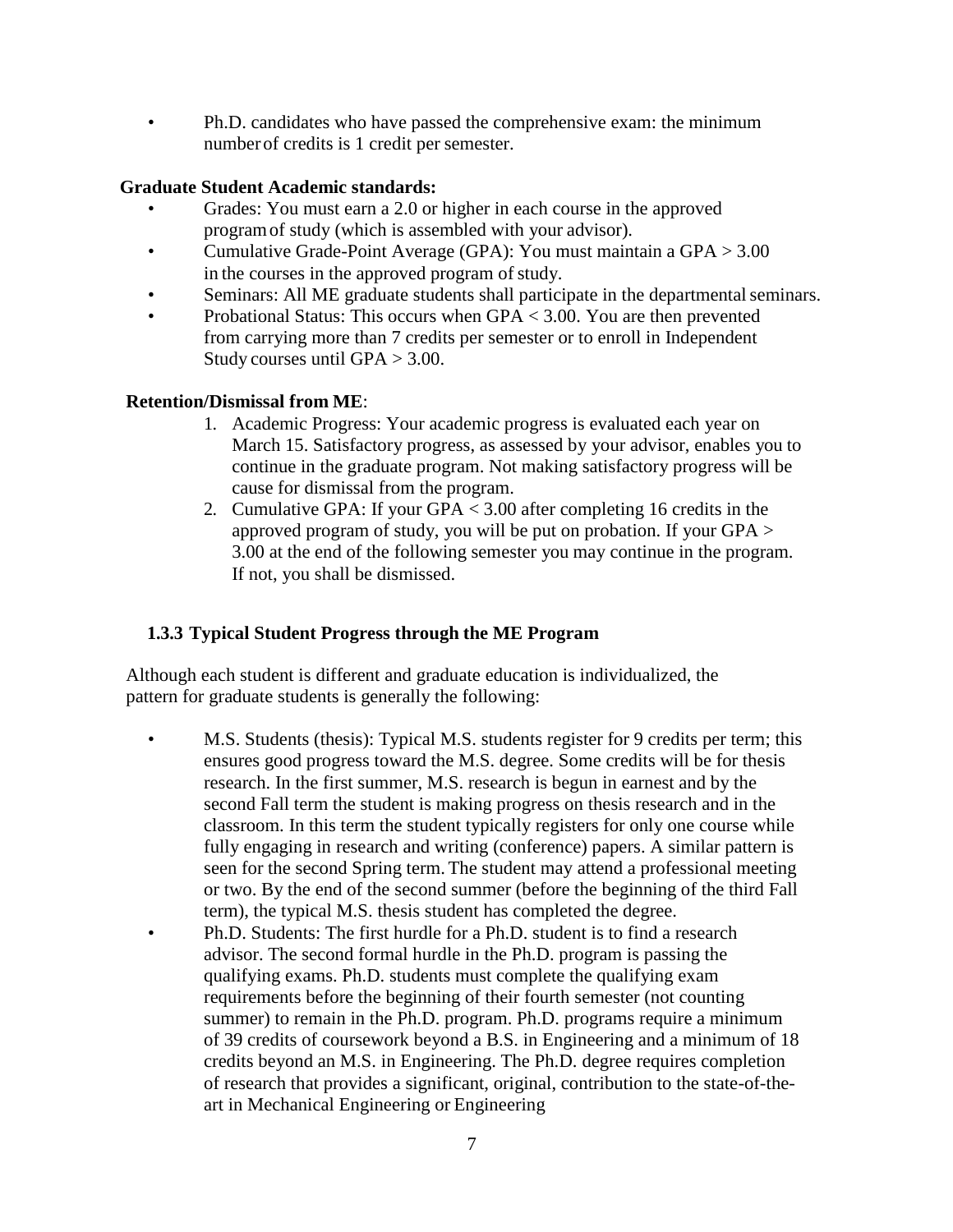Mechanics. The Ph.D. is normally completed in  $\sim$  4 years after the M.S. degree. In some cases, the Ph.D. is completed sooner.

#### **1.4 Additional Information**

In addition to this handbook, the following web sites and addresses provide potentially useful information:

- Michigan State University Academic Programs <http://www.reg.msu.edu/ucc/ucc.asp>
- Michigan State University Description of Courses Catalog <http://ntweb1.ais.msu.edu/j4100/scripts/CatalogSearch.asp>
- Graduate School [\(http://www.msu.edu/user/gradschl/\)](http://www.msu.edu/user/gradschl/)
- Academic Programs [\(http://www.reg.msu.edu/ucc/ucc.asp\)](http://www.reg.msu.edu/ucc/ucc.asp)
- Vice President for Research [\(http://www.msu.edu/unit/vprgs/\)](http://www.msu.edu/unit/vprgs/)
- College of Engineering [\(http://www.egr.msu.edu/egr/programs/doctoral/\)](http://www.egr.msu.edu/egr/programs/doctoral/)
- Guidelines for Integrity in Research and Creative Activities [\(http://grad.msu.edu/staff/mentoreport.pdf\)](http://grad.msu.edu/staff/mentoreport.pdf)
- Commencement information: [\(http://www.commencement.msu.edu\)](http://www.commencement.msu.edu/)
- Dissertation Formatting [\(http://grad.msu.edu/current/formatting.htm\)](http://grad.msu.edu/current/formatting.htm)
- Guide to Preparation of Master's Theses and Doctoral Dissertations [\(http://grad.msu.edu/format.htm\)](http://grad.msu.edu/format.htm)
- Theses/Dissertation Submission Packet forms [\(http://grad.msu.edu/current/packet.htm\)](http://grad.msu.edu/current/packet.htm)
- Application for Graduation [\(https://www.reg.msu.edu/StuForms/GradApp/GradApp.asp\)](https://www.reg.msu.edu/StuForms/GradApp/GradApp.asp)
- Quick Guide to Enrollment and Registration Booklet [\(http://www.reg.msu.edu/readPDF/Enrollment\\_QuickGuide.pdf\)](http://www.reg.msu.edu/readPDF/Enrollment_QuickGuide.pdf)
- Spartan Life: Student Handbook and Resource Guide, [\(http://www.vps.msu.edu/SpLife/default.pdf\)](http://www.vps.msu.edu/SpLife/default.pdf))
- Ombudsman's Office [\(http://www.msu.edu/unit/ombud/\)](http://www.msu.edu/unit/ombud/))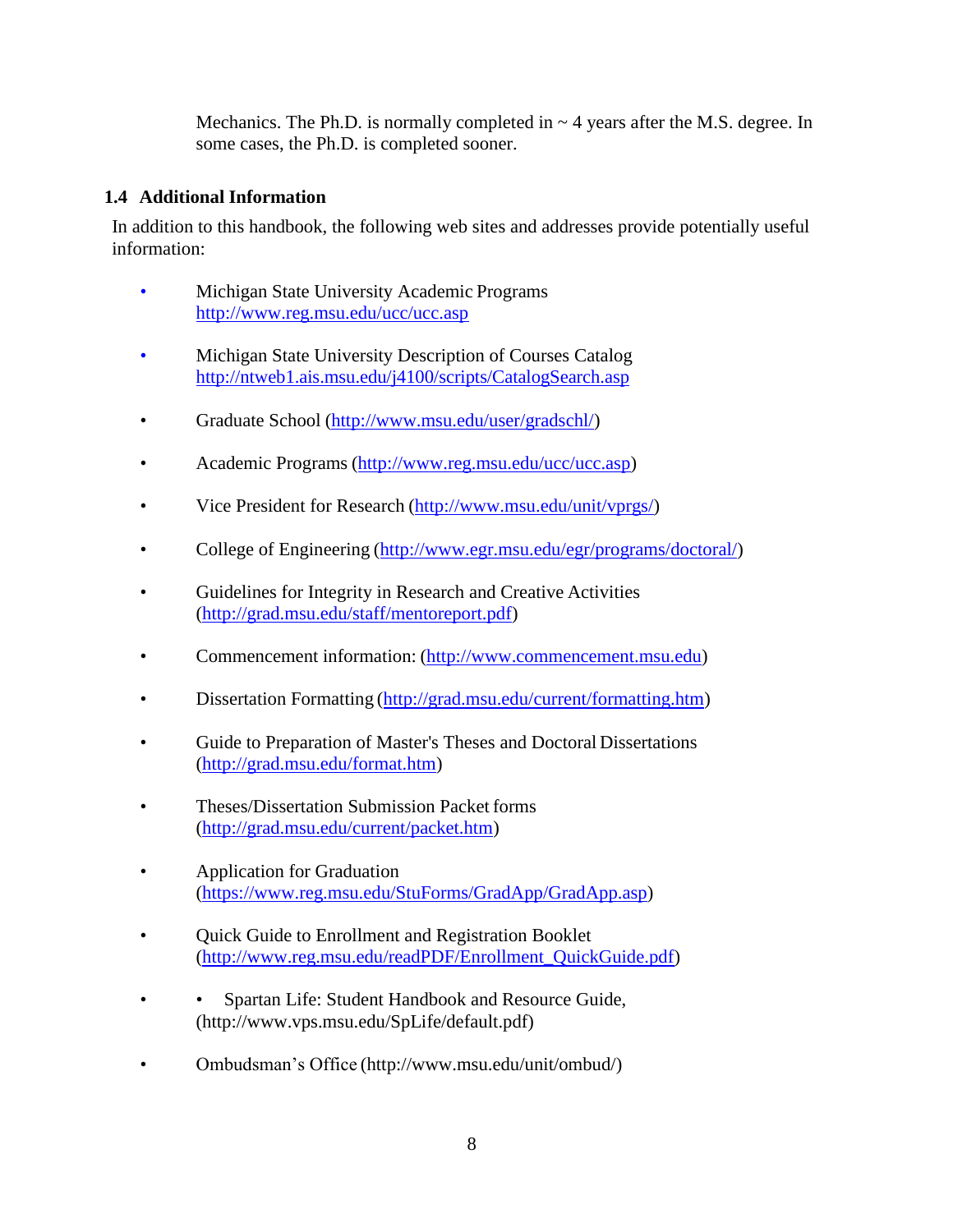- Academic Freedom for Students at Michigan State University [\(http://www.vps.msu.edu/SPLife/acfree.htm\)](http://www.vps.msu.edu/SPLife/acfree.htm)
- Council of Graduate Students = COGS [\(http://www.msu.edu/user/cogs\)](http://www.msu.edu/user/cogs)
- Office for International Students and Scholars [\(http://www.isp.msu.edu/oiss\)](http://www.isp.msu.edu/oiss)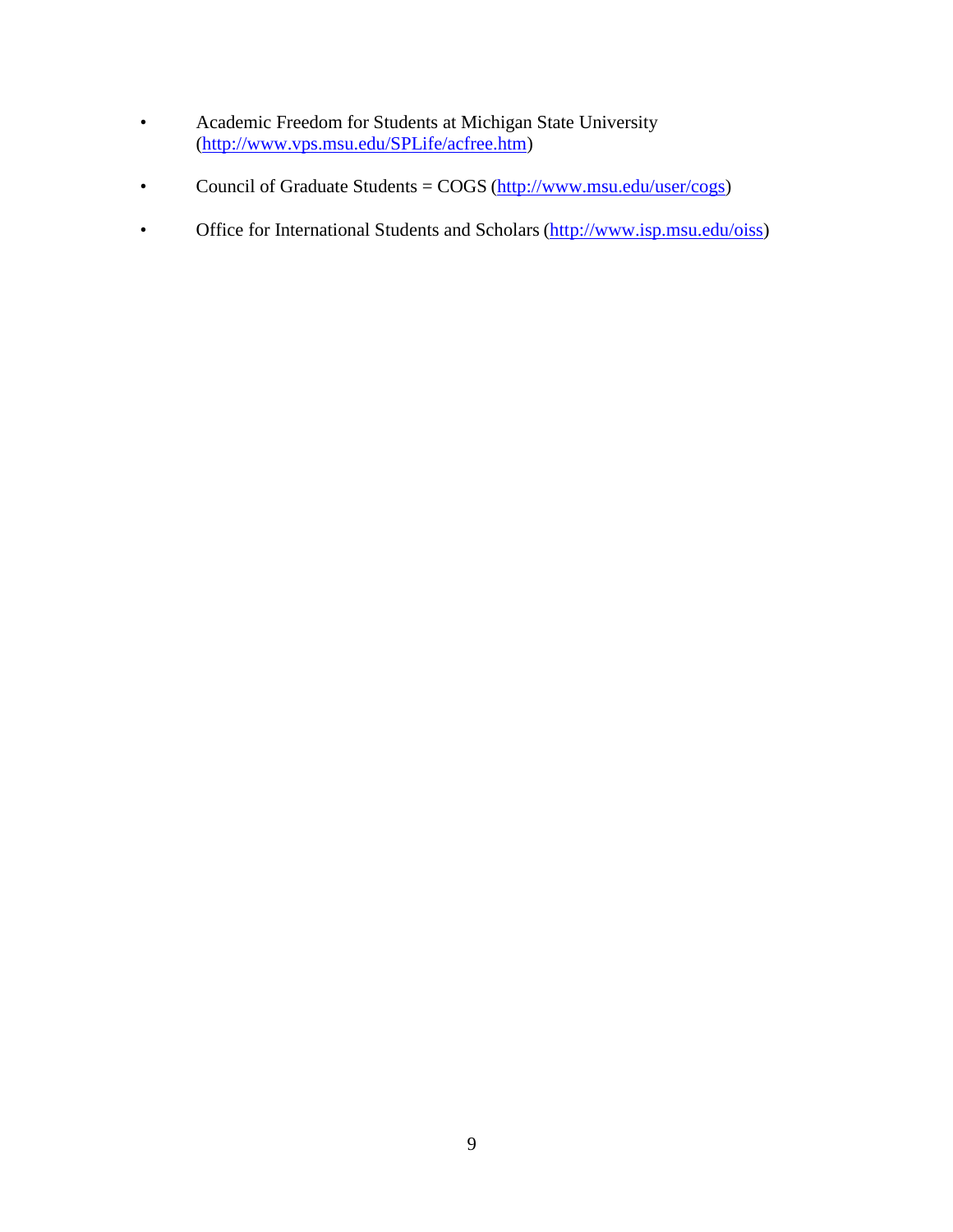# **2 General Admission Information**

In this chapter, general information for the M.S. and Ph.D. degree admission requirements are described. The specific information for each degree, including conditions and requirements for coursework in the degree programs, the structure of the M.S. and Ph.D. committees, and the organization and order of the qualifying exam, the comprehensive exam and the final dissertation defense are further described in the M.S. Chapter (Chapter 3) and the Ph.D. Chapter (Chapter 4).

# **2.1 Application Deadline**

Deadlines: For full consideration for admission and financial aid:

- December 15 for Fall enrollment. Most common semester to start a graduate program. Most of our financial aid offers are made for Fallsemester.
- September 15 for Spring enrollment. A smaller number of financial aid offers are available to Spring applicants.

# **2.2 Required Application Materials to be Uploaded**

- **A complete on-line application form**, available on-line from MSU Graduate Admissions [\(http://www.msu.edu/user/gradschl/\)](http://www.msu.edu/user/gradschl/)) along with an application fee of \$50.00 US. See also [http://grad.msu.edu/apply.htm.](http://grad.msu.edu/apply.htm) On-line applications are required unless impossible (non-existing internet access, etc.), in which case a mail-in application is accepted. The on-line application goes directly to the MSU Graduate School and is subsequently forwarded to the ME department.
- **Three letters of recommendation**, completed by instructors or supervisors familiar with the applicant's work. Letters of recommendation must be submitted on official stationery.
- **A written Statement of Purpose** explaining your reasons for seeking a graduate program degree. This statement of purpose is contained in the on-line application. The following statement must be included: "My intended area of specialization in the graduate program in Mechanical Engineering at Michigan State University will be in ." The Mechanical Engineering Department offers research experiencesin four broad areas: Fluid Thermal Science & Engineering, Biomechanics Engineering,
	- Dynamic Systems & Controls, and Solid Mechanics, Design, & Manufacturing.
- **Digital copy of GRE & TOFEL Score.** Some applicants whose first language is not English may be eligible to receive a waiver for the TOFEL test, please check the MSU Grad School website at the link below and determine if you are eligible to apply (https://grad.msu.edu/procedure-request-waiver-english-language-competency)
- **Digital copy of transcript**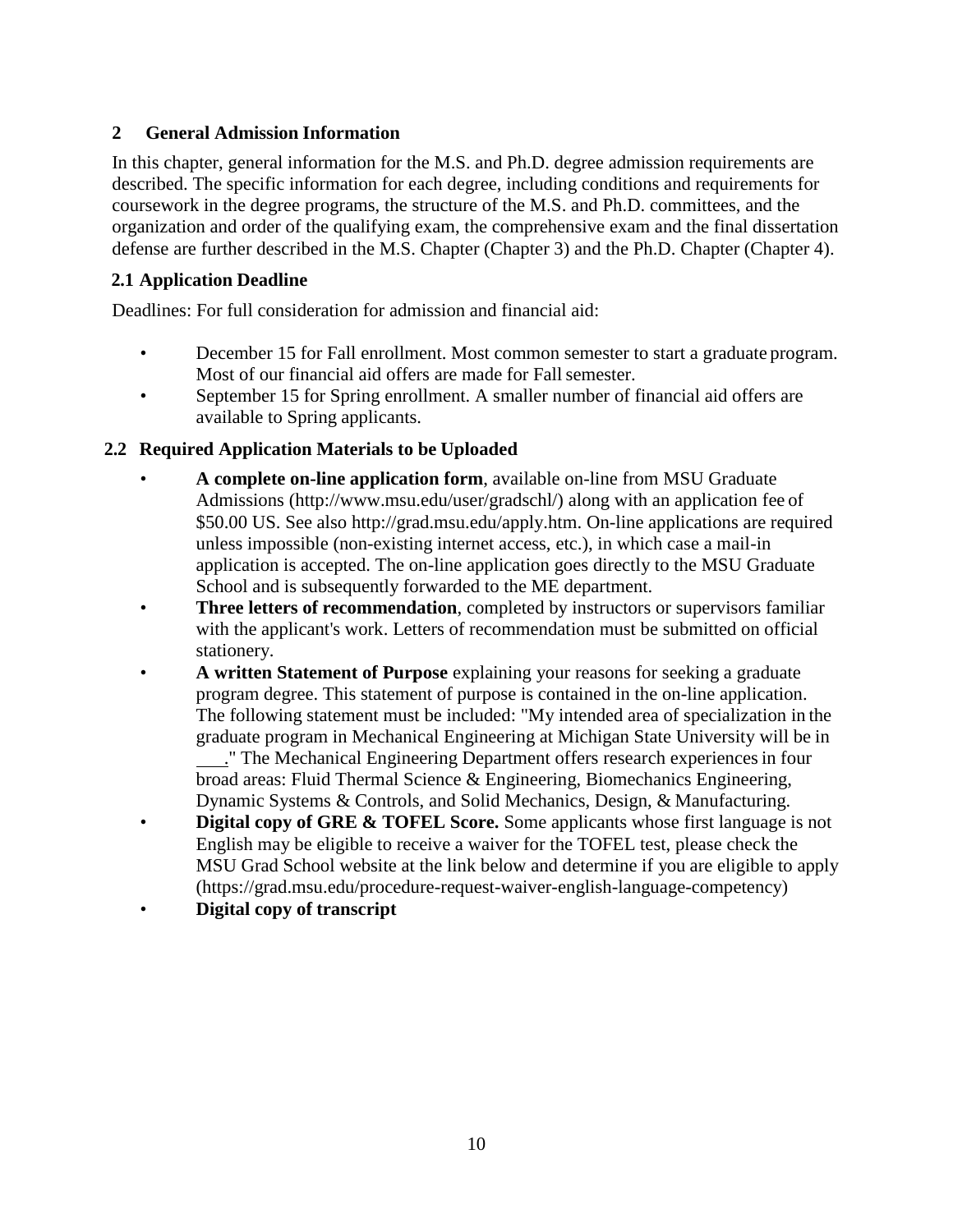#### **2.3 Required Application Materials to be Mailed-in**

# **IN ADDITION TO THE ON-LINE SUBMISSIONS DESCRIBED ABOVE, YOU MUST SUBMIT THE FOLLOWING ITEMS**

- One official copy of transcripts from all previous universities attended.
- An official copy of your Graduate Record Examination (GRE) scores.
- An official copy of TOEFL scores is required from all applicants from countries where the official language is not English.
- For students who are not seeking financial aid, a Statement of Financial Proof is required. This statement must originate from your source of support and must be a certified statement with an original signature. We cannot accept digital copies unless notarized, signed and sealed. <http://www.grad.msu.edu/prospect/gradappintl.pdf>

# **ALL MATERIALS MUST BE MAILED TO THE ADDRESS BELOW:**

Department of Mechanical Engineering Attn: ME Graduate Application Processing Michigan State University 428 S. Shaw Lane 2555 Engineering Building East Lansing, MI 48824-1226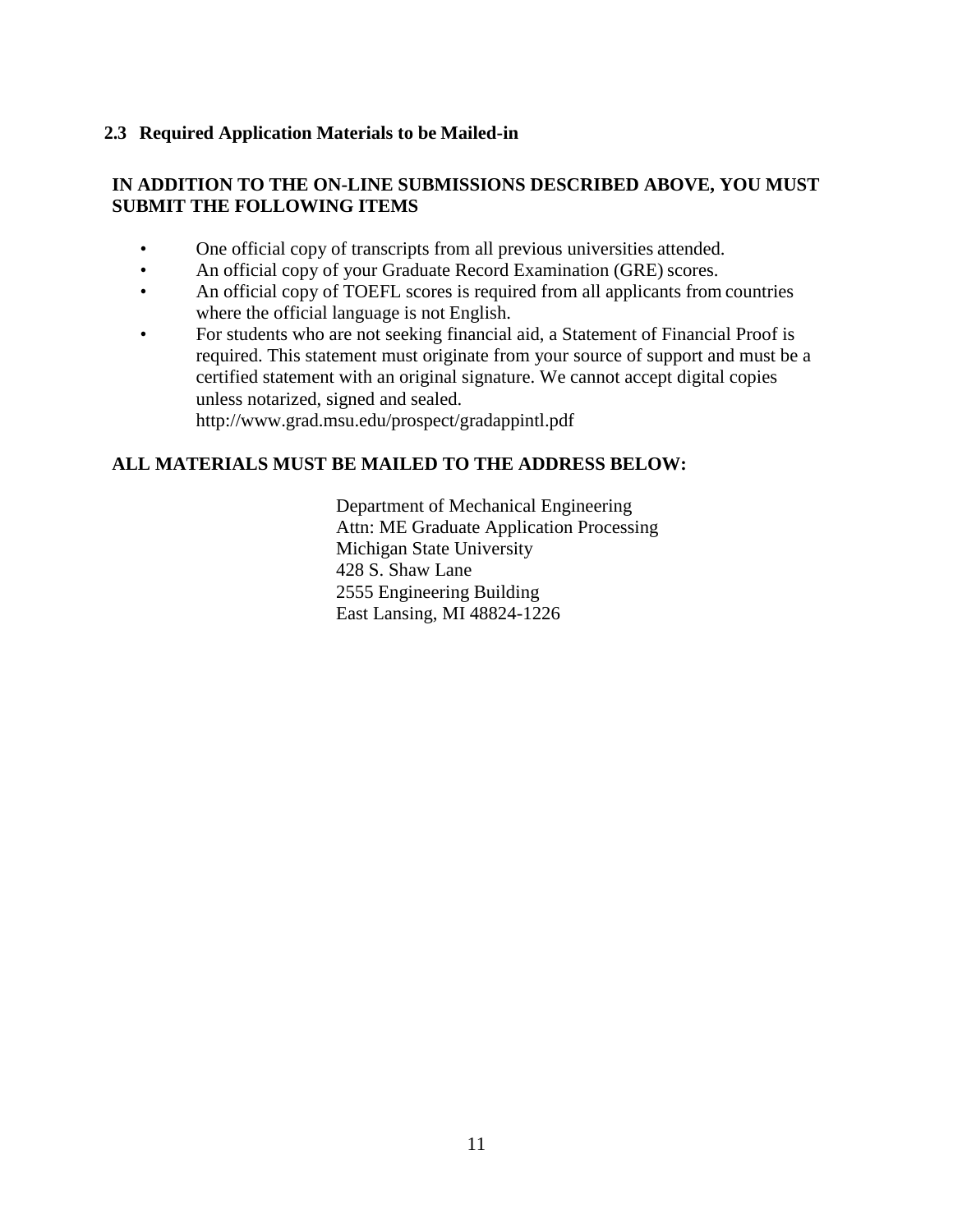#### **2.4 Admission Requirements: M.S. Programs**

#### **2.4.1 Admission with regular status**

Admission is granted subject to

- Domestic Students: Undergraduate GPA  $\geq$  3.0 or highly ranked in their B.S. class in Engineering or other related fields (e.g. Physics, Chemistry, etc.)
- International Students: Upper 10% of class. Demonstrated technical competency through an excellent academic record and Graduate Record Exam scores; demonstrated excellent English language through TOEFL and; if available, MSU SPEAK examination scores.

Regular admission to the M.S. program requires a 4-year bachelor's degree in Mechanical Engineering, Engineering Mechanics or a closely related field (e.g., Physics, Chemistry, etc.).

**2.4.2 Admission with provisional status** Collateral work is required from the student to conform their level of education with the departmental requirements. These requirements indicate the skills needed to satisfactorily complete ME graduate courses and conduct research. When collateral work is required the minimum acceptable grades received by the student will be stated in the admission letter. Provisional status is removed when these conditions of admission have been met. Approval of the Mechanical Engineering Department and the Engineering Dean's Office is required.

Proficiency requirement: Students whose undergraduate degree is not in Mechanical Engineering or Engineering Mechanics must, during their course of study, demonstrate proficiency in three (3) out of the five (5) undergraduate courses below:

- ME 332: Fluid Mechanics
- ME 451: Controls
- ME 410: Heat Transfer
- ME 461: Vibrations
- ME 423: Intermediate Mechanics of Deformable Solids

#### **2.4.3 Transfer to ME from another MSU program**

The transfer qualifications are similar to those for applicants in general. Proficiency requirements, support requirements, application deadlines also apply. The application process is slightly different because the student is already at MSU.

Get the "Application for Admission to Graduate Study" form, write "Transfer" on top, and include items outlined below (do not need the application fee):

- 1. MSU application (paper);
- 2. All official non-MSU transcripts;
- 3. GRE and TOEFL scores for international students;
- 4. The letters of recommendation with email address ofrecommender;
- 5. Statement of purpose;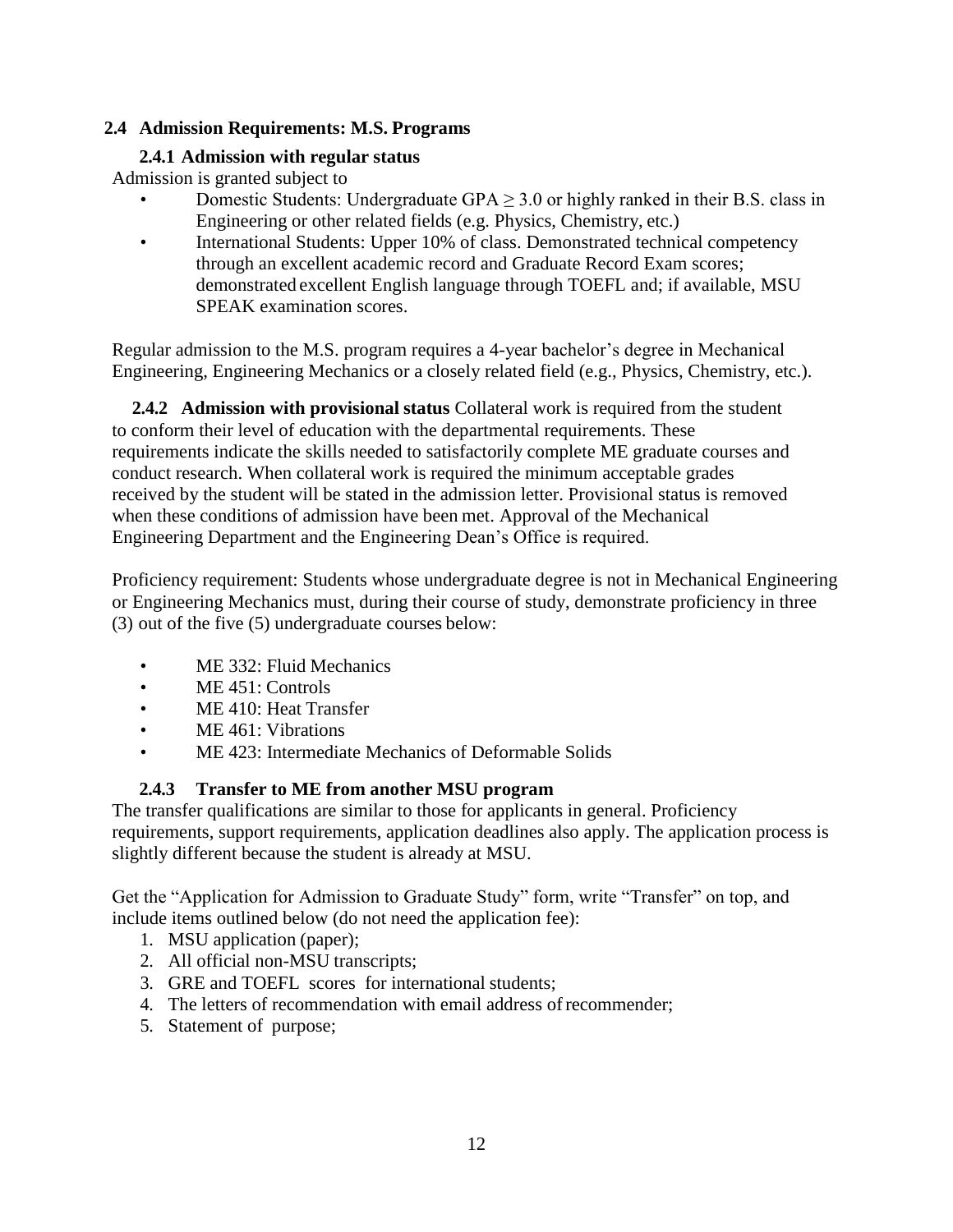Completed on-line "Graduate Admissions, Recruitment, and Financial Aid Information Sheet" at the web site:<https://www.egr.msu.edu/apps/gts/apply/>

Make an appointment with the ME Associate Chair of Graduate Studies and provide all of these items. Your application will then be evaluated by the ME Graduate Studies Committee and the Associate Chair of Graduate Studies.

#### **Degree Requirements for Transfer Students:**

At least 12 of the ME credits must include courses for which a grade has NOT been received prior to admission to ME.

For thesis and project option students, an ME advisor must be assigned, and an M.S. program must be filed BEFORE 12 credits of ME course materials are completed.

Proficiency requirement: Students whose undergraduate degree is not in Mechanical Engineering or Engineering Mechanics must, during their course of study, demonstrate proficiency in three (3) out of the five (5) undergraduate courses below:

- ME 332: Fluid Mechanics
- ME 451: Controls
- ME 410: Heat Transfer
- ME 461: Vibrations
- ME 423: Intermediate Mechanics of Deformable Solids

#### **2.4.4 Applying for a second, joint, or dual master's degree from MSU**

The dual degree request form is available from the Mechanical Engineering Graduate Program office. It requires approval from your current advisor along with the department advisor, chairperson and the Dean's office.

#### **2.4.5 Transfer to ME from another university**

Students who are transferring to the ME graduate program from another university must apply through the regular admission process. These students may be eligible to transfer up to 9 graduate credits (which have not been used for obtaining a degree) from a previous institution to ME at MSU. Please consult with the ME Associate Chair of Graduate Studies to discuss eligibility for credit transfer.

#### **2.4.6 Credit Sharing Policy**

The University Committee for Graduate Studies revised the credit sharing policy for M.S. program: if the program includes more than 30 credits, then you may share up to 30% of the total with another M.S. program.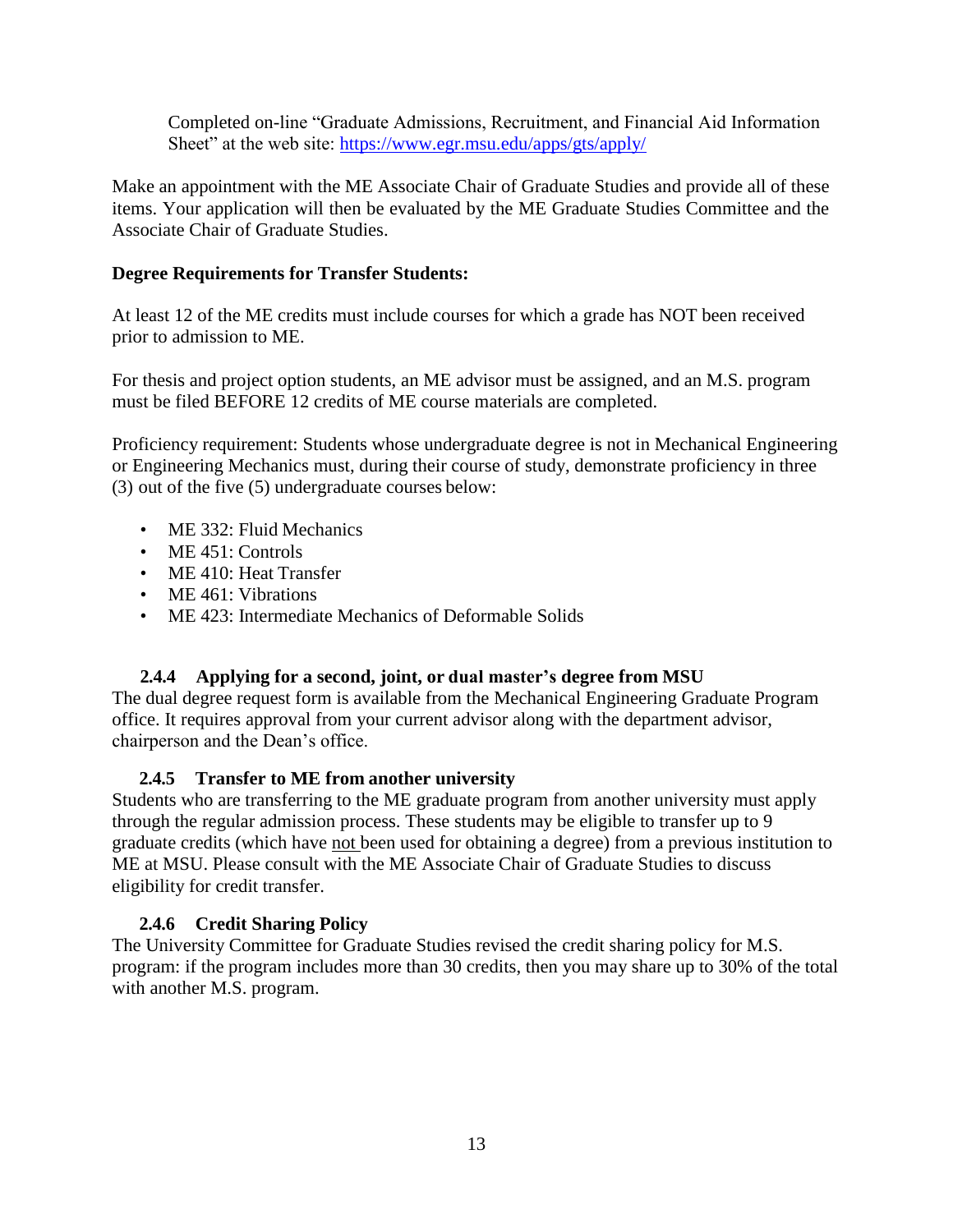#### **2.5 Admission Requirements: Ph.D. Programs**

# **2.5.1 Regular Status**

Admission to a doctoral degree program with regular status may be granted by the department, subject to the availability of resources and to the approval of the dean, upon consideration of the likelihood that the applicant will be able to pursue a doctoral program successfully without taking collateral courses. As evidence of eligibility for admission, the student may offer any of the following:

- a. The possession of an M.S. degree in engineering or a related field.
- b. The completion of the equivalent of an M.S. degree program in the major field.
- c. Evidence of ability and resolution to complete a doctoral program, as attested by the department upon review of the applicant's academic record, test scores, experience, reference statements, professional qualifications, proposed studies, and other relevant information.

Admission to the doctoral program without an M.S. degree, or the equivalent thereof, will require special consideration by the department and the dean.

# **2.5.2 Direct Ph.D. program**

Applicants can enter directly into a Ph.D. program after earning their BS in Mechanical Engineering, Engineering Mechanics, or a closely related field prior to the term for which they are applying - this is called the Direct Admit Ph.D. program.

Admission to direct Ph.D. program is subject to:

- Domestic Students: Undergraduate GPA  $\geq$  3.0 or highly ranked in the BS Engineering or other related fields (e.g. Physics, Chemistry, etc.)
- International Students: Upper 10% of class. Demonstrated technical competency through an excellent academic record and Graduate Record Exam scores. Demonstrated excellent English language through TOEFL and, if available, MSU SPEAK examination scores.

Regular admission to the direct Ph.D. program requires a 4-year bachelor's degree in Mechanical Engineering, Engineering Mechanics or a closely related field (e.g., Physics, Chemistry, etc.).

# **2.5.3 Accelerated Ph.D. Program Entry**

M.S. ME and M.S. EM students in the Department of Mechanical Engineering at Michigan State University may apply for provisional admission to the Ph.D. program before they complete their M.S. degree program. Provisional admission through this program requires completion of:

- a. eighteen (18) credits of M.S. program coursework\* at a GPA of 3.5 or above
- b. passing the Mechanical Engineering Department Qualifying Exam requirements and
- c. an application submitted to the Mechanical Engineering Graduate Program

To advance to regular Ph.D. student status, provisionally admitted students must complete either option 1 or option 2 below.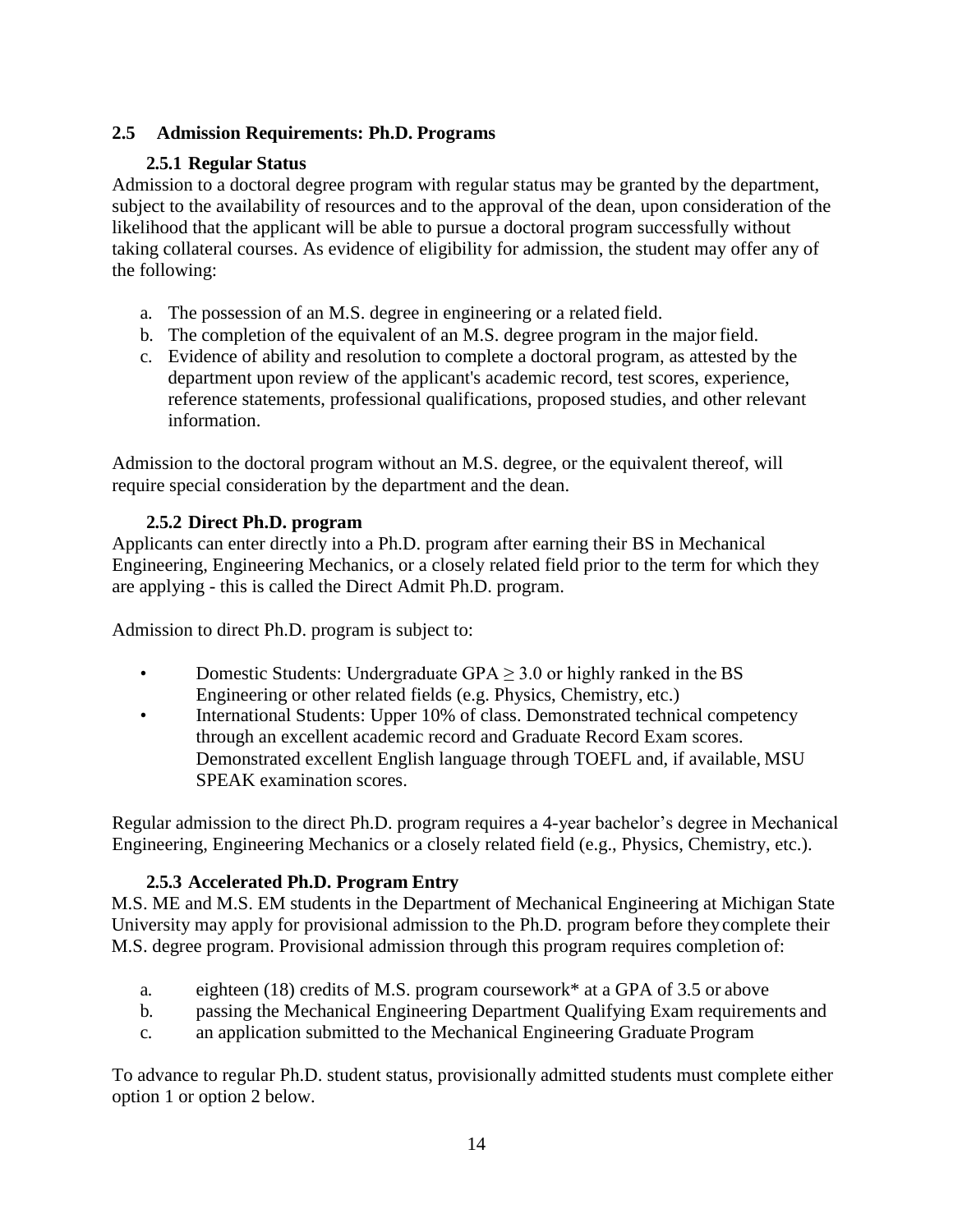- 1. Complete all requirements of an M.S. Thesis program in the Department of Mechanical Engineering at Michigan State University.
- 2. i) Complete a minimum of 22 credits of coursework\* at a GPA of 3.5 or above and ii) Provide evidence that the student has an externally reviewed paper\*\* accepted that is based on work done in the Department of Mechanical Engineering at Michigan State University.

To remain a student making satisfactory progress towards completion of a degree, the student has one year from date of admission into the accelerated Ph.D. program to complete one of the two options above. While both options will allow regular admission into the Ph.D. program, option 1) will generate an M.S. degree from Michigan State University. When following option 2) students can obtain an M.S. degree by completion of the required 30 credit hours for a nonthesis M.S. degree and filing a request for the M.S. degree.

\* M.S. degree program coursework includes courses at the 400 level or above with a maximum of 9 credits at the 400 level, and a maximum of nine (9) credits outside Mechanical Engineering. (Sect 3.1.1, ME Graduate Handbook) Coursework in this context does not include ME898, ME899, ME891, ME990 and ME999 (Project, Independent study and Research credits)

- \*\* An externally reviewed full paper in this context must be accepted for publication in
	- i) an ISI abstracted journal or
	- ii) a conference proceedings/technical transactions for a national or international engineering professional society (ISBN, ISSN numbered publications).

# **2.5.4 Provisional Status**

Admission to a doctoral degree program with provisional status may be granted by the department, subject to the approval of the Department Chair to an applicant qualified for regular admission except that collateral courses are deemed necessary, or the following.

If collateral courses or other work are required, the minimum acceptable grades and the semesters by which those courses must be completed will be specified on the admission form. The provisional status will be changed to regular status when the conditions specified on the admission form have been met, as determined by the department and approved by the Department Chair.

# **2.5.5 Dual Degree**

All dual major doctoral degrees must be approved by the Dean of the Graduate School. A request for the dual major degree must be submitted within one semester following its development and within the first two years of the student's enrollment at Michigan State University. A copy of the guidance committee report must be attached. See Academic Programs (https:/[/www.reg.msu.edu/academicprograms/Text.aspx?Section=111#s407\)](http://www.reg.msu.edu/academicprograms/Text.aspx?Section=111&s407)) for details.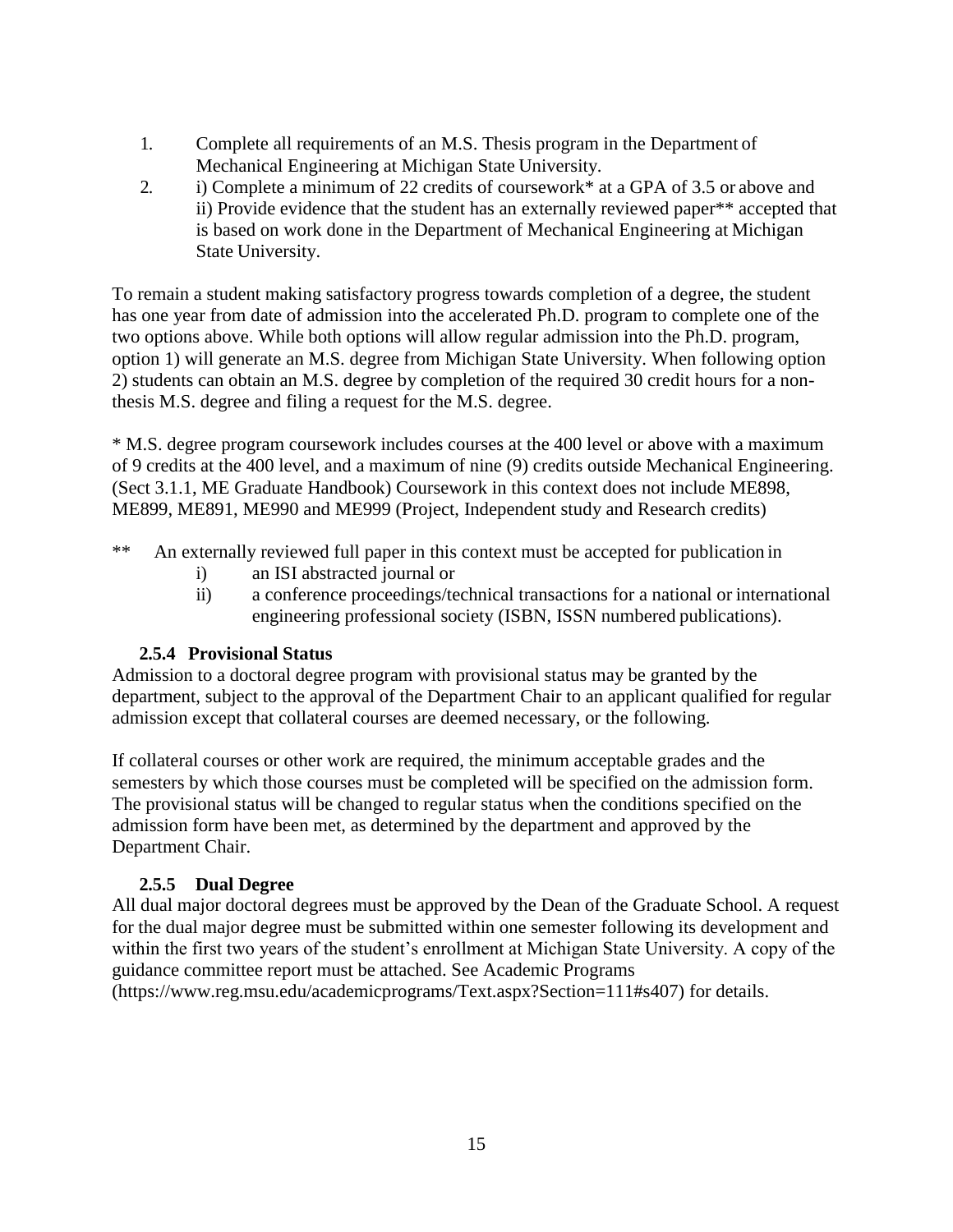#### **2.6 Department admission selection process**

Step 1: Review of applicant file. Answer the question: Is the applicant a viable candidate for graduate study at MSU?

Step 2: Make offer of admission: Examine availability of TAs, RAs and fellowships that will support the applicant at the time of admission or evaluate whether the student has resources to be self-funded.

**NOTE:** Not all qualified students can gain admission because of Step 2. We cannot always offer support to all deserving applicants.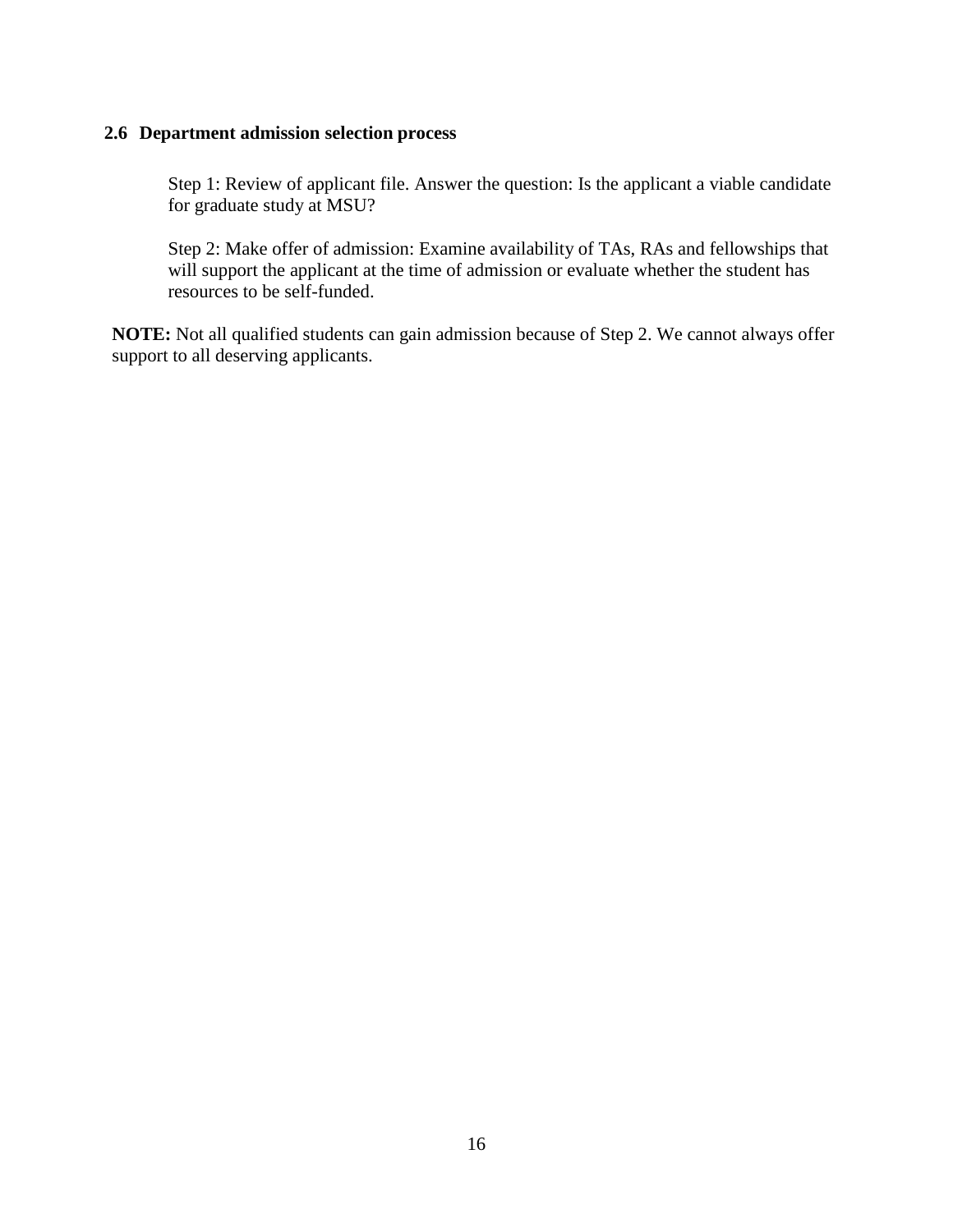#### **3 Master of Science (M.S.) Program**

There are three categories of M.S. program offered by Department of Mechanical Engineering at MSU: Thesis Option, Project Option and Coursework Option. A quick index for the requirements of each category is as follows:



#### **3.1 Thesis Option Degree Requirements**

The thesis option M.S. degree consists of coursework, research, thesis, and the final thesis defense. The thesis option M.S. degree is a research intensive degree and the expectation is that the results of this research will lead to publishing in the open literature. The Thesis Advisor has responsibility for ensuring that this standard is met.

**3.1.1 Thesis M.S. Program Component** The Engineering Mechanics or Mechanical Engineering M.S. thesis option includes the following components:

- 1. Select Faculty Advisor and form thesis committee
- 2. Credit requirements
- 3. Research and an M.S. thesis
- 4. Oral defense and certifying examination of the thesis

#### **3.1.2 Credit Requirements**

The Thesis M.S. Degree from the Department of Mechanical Engineering at Michigan State University requires a minimum of 30 credits, which includes:

- A minimum of 6 and a maximum of 8 thesis credits (ME 899)
- At least 22-24 credits of coursework which
	- $\circ$  have to be at the 400 level or above with a maximum of 9 credits at the 400 level
	- o a maximum of four (4) independent study credits (total from ME 490 and\or ME 990)
	- $\circ$  and a maximum of nine (9) credits at 400 level or above outside Mechanical Engineering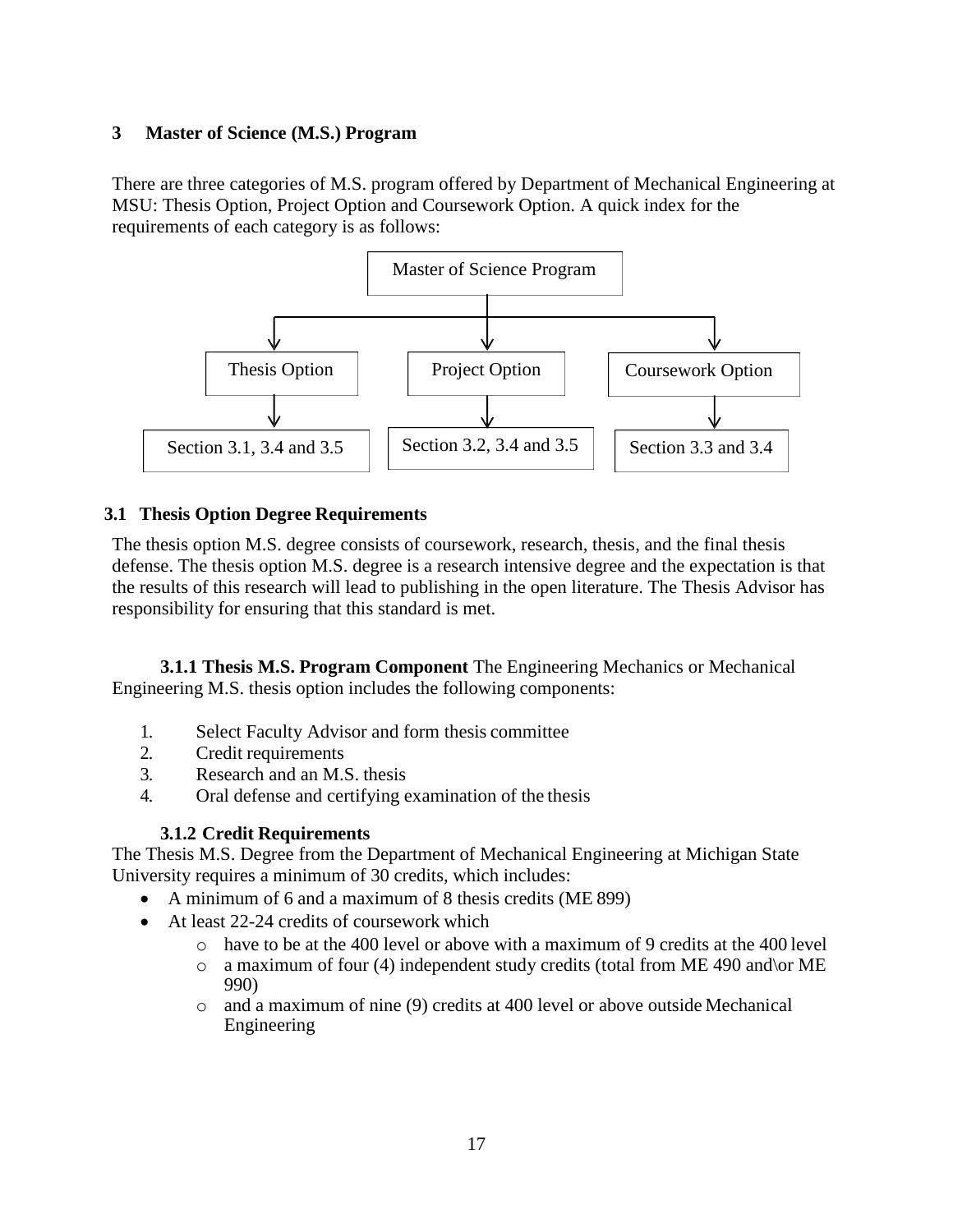#### **3.1.3 Breadth Requirements:**

The M.S. breadth requirements provide breadth at the graduate level in the student's coursework program across a majority of the technical disciplines in the major. Area requirement courses increase the technical breadth of M.S. students by requiring all students to complete a limited number of credits outside their primary technical discipline area. The area courses required for each degree program are distributed across Fall and Spring semesters to allow students to complete the area requirement within 1 year of enrollment

For an M.S. in Mechanical Engineering, a student must complete at least one graduate-level course from each of the following Graduate Education and Research Groups:

- 1. Fluid-Thermal Science and Engineering
- 2. Dynamic Systems and Controls
- 3. Solid Mechanics, Design, & Manufacturing and Biomechanics

For an M.S. in Engineering Mechanics, a student must complete the courses in all four of the following subjects:

- 1. ME 820 (Continuum Mechanics);
- 2. ME 821 (Linear Elasticity);
- 3. At least one of ME 861 (Advanced Dynamics) or ME 825 (Experimental Mechanics);
- 4. ME 800 or at least one course (approved by the student's academic advisor) at the 400 level or above in mathematics or statistics.

#### **3.1.4 Seminar Requirement:**

All first-year graduate students are required to register in ME 892 during the Fall or Spring semester. However, this one (1) credit course does not count towards the 30 credit minimum requirement.

#### **3.1.5 M.S. Program Form:**

Before the end of the first semester in the graduate program the student must file a M.S. Degree Program form approved by the Department and College. These forms are available on the Department website and from the Mechanical Engineering program Office

# **3.1.6 Thesis Requirements**

#### **Faculty Advisor (Thesis Advisor):**

Before the end of the second semester of study the student must identify a faculty advisor to serve as research supervisor/thesis advisor and notify the Mechanical Engineering Graduate Program Office.

#### **M.S. Thesis:**

The student's M.S. Thesis must be submitted to the graduate school according to Michigan State University regulations upon approval of the student's major professor.

#### **Thesis Proposal Requirement**

Early in the program the student is required to submit to the faculty advisor a short written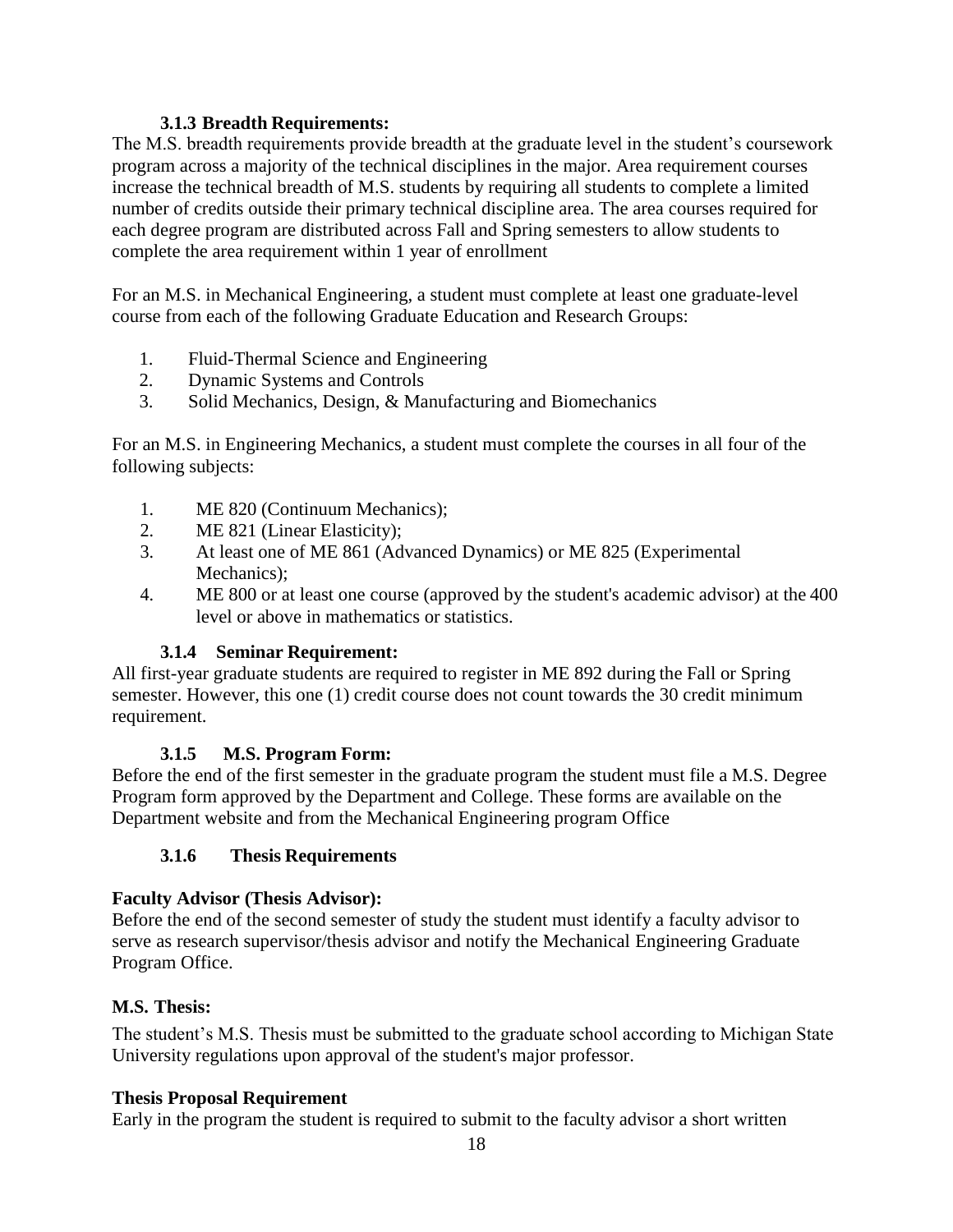proposal on the thesis research.

#### **Thesis Committee**

The thesis committee consists of at least three Michigan State University regular faculty members including the committee chairperson. At least one member must have a 50% or more appointment with the ME Department at MSU. Outside members may be from another department within the College of Engineering or from a department outside the College. If the student wishes to have external personnel who are not affiliated with MSU to serve on the thesis committee, please check follow the procedures on the MSU Graduate School [\(https://grad.msu.edu/non-regular-faculty-committees\)](https://grad.msu.edu/non-regular-faculty-committees) and submit the necessary forms. The faculty advisor (thesis) and the student will nominate the two other faculty members of the thesis committee to the Department Chairperson or a designated individual, for approval.

#### **Oral Defense**

Michigan State University requires a Certifying Examination of all M.S. thesis program students. If the thesis defense is not successful, the candidate will have one additional opportunity to defend the thesis. The timing and specific requirements to be met before the second attempt will be specified in writing by the committee.

#### **3.2 Project Option Degree Requirements**

**3.2.1 Project M.S. Program Component** The Engineering Mechanics or Mechanical Engineering M.S. project option includes the following components :

- 1. Select Faculty Advisor and form project committee
- 2. Credit requirements
- 3. An M.S. project and oral presentation of the M.S. project

#### **3.2.2 Credit Requirements:**

The Project M.S. Degree from the Department of Mechanical Engineering at Michigan State University requires a minimum of 30 credits which includes

- 3-6 project credits from ME 898 (M.S. Project Research).
- The remaining coursework credits can consist of
	- o a maximum of nine (9) credits at the 400 level,
	- o a maximum of four (4) independent study credits (total from ME 490 and\or ME 990),
	- $\circ$  and a maximum of nine (9) credits at 400 level or above outside Mechanical Engineering.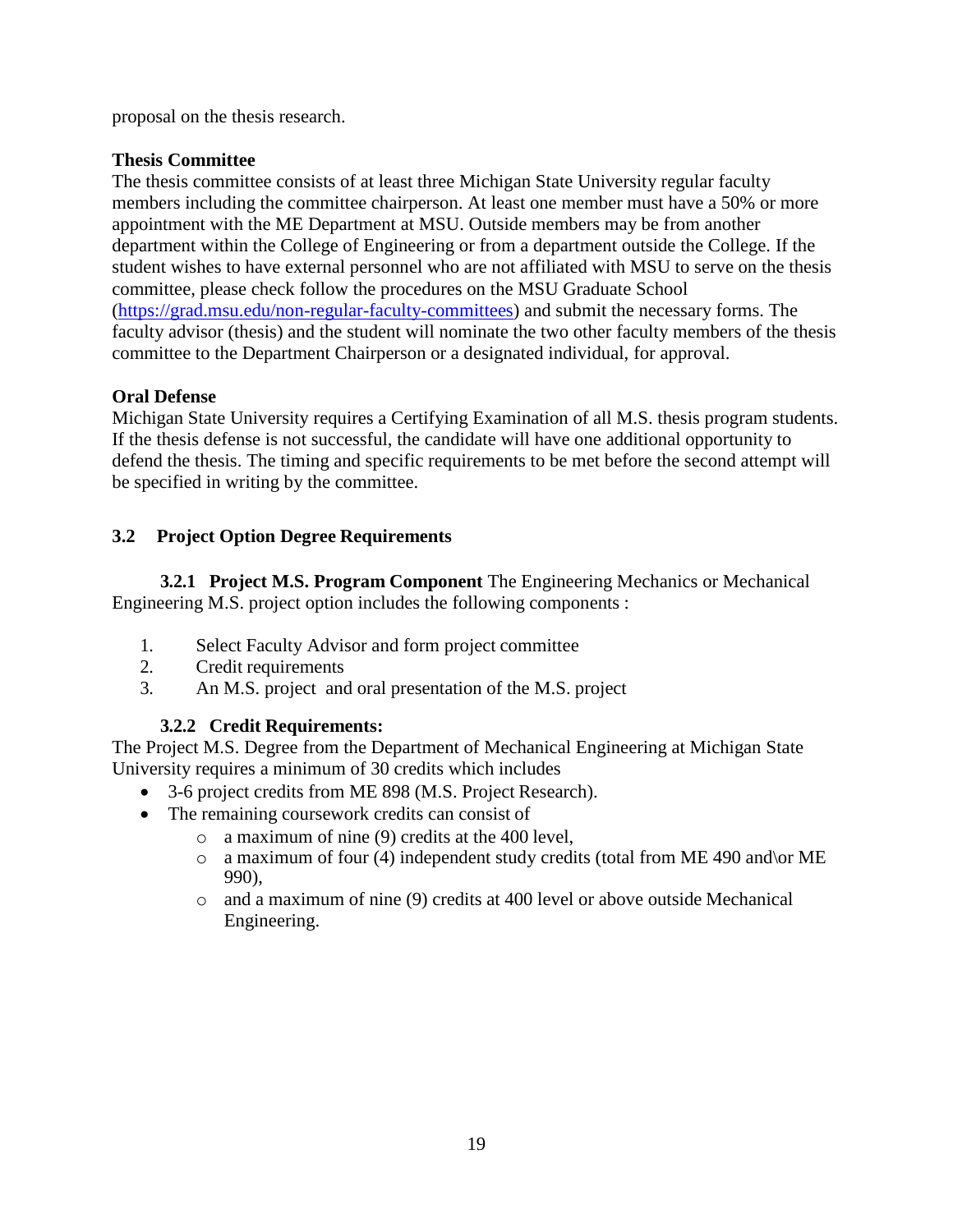#### **3.2.3 Breadth Requirements:**

The M.S. breadth requirements provide breadth at the graduate level in the student's coursework program across a majority of the technical disciplines in the major. Area requirement courses increase the technical breadth of M.S. students by requiring all students to complete a limited number of credits outside their primary technical discipline area. The area courses required for each degree program are distributed across Fall and Spring semesters to allow students to complete the area requirement within 1 year of enrollment.

For an M.S. in Mechanical Engineering, a student must complete at least one graduate-level course from each of the following Graduate Education and Research Groups:

- 1. Fluid-Thermal Science and Engineering
- 2. Dynamic Systems and Controls
- 3. Solid Mechanics, Design, & Manufacturing and Biomechanics

For an M.S. in Engineering Mechanics, a student must complete the courses in all four of the following subjects:

- 1. ME 820 (Continuum Mechanics);
- 2. ME 821 (Linear Elasticity);
- 3. At least one of ME 861 (Advanced Dynamics) or ME 825 (Experimental Mechanics);
- 4. ME 800 or at least one course (approved by the student's academic advisor) at the 400 level or above in mathematics or statistics.

#### **3.2.4 Seminar Requirement:**

All first-year graduate students are required to register in ME 892 during the Fall or Spring semester. However, this one (1) credit course does not count towards the 30 credit minimum requirement.

#### **3.2.5 M.S. Program Form:**

Before the end of the first semester in the graduate program the student must file a M.S. Degree Program form approved by the Department and College. These forms are available on the Department website and from the Mechanical Engineering program Office

#### **3.2.6 Project Requirement:**

The student's M.S. Project Report must be submitted to the graduate school according to Michigan State University regulations upon approval of the student's major professor.

#### **Faculty Advisor (Project Advisor)**

Before the end of the second semester of study the student must identify a major professor to serve as a research supervisor/advisor and notify the Mechanical Engineering Graduate Program Office.

#### **Project Proposal Requirement**

Early in the program the student is required to submit to the advisor and Department Chairperson a short written proposal on the project research.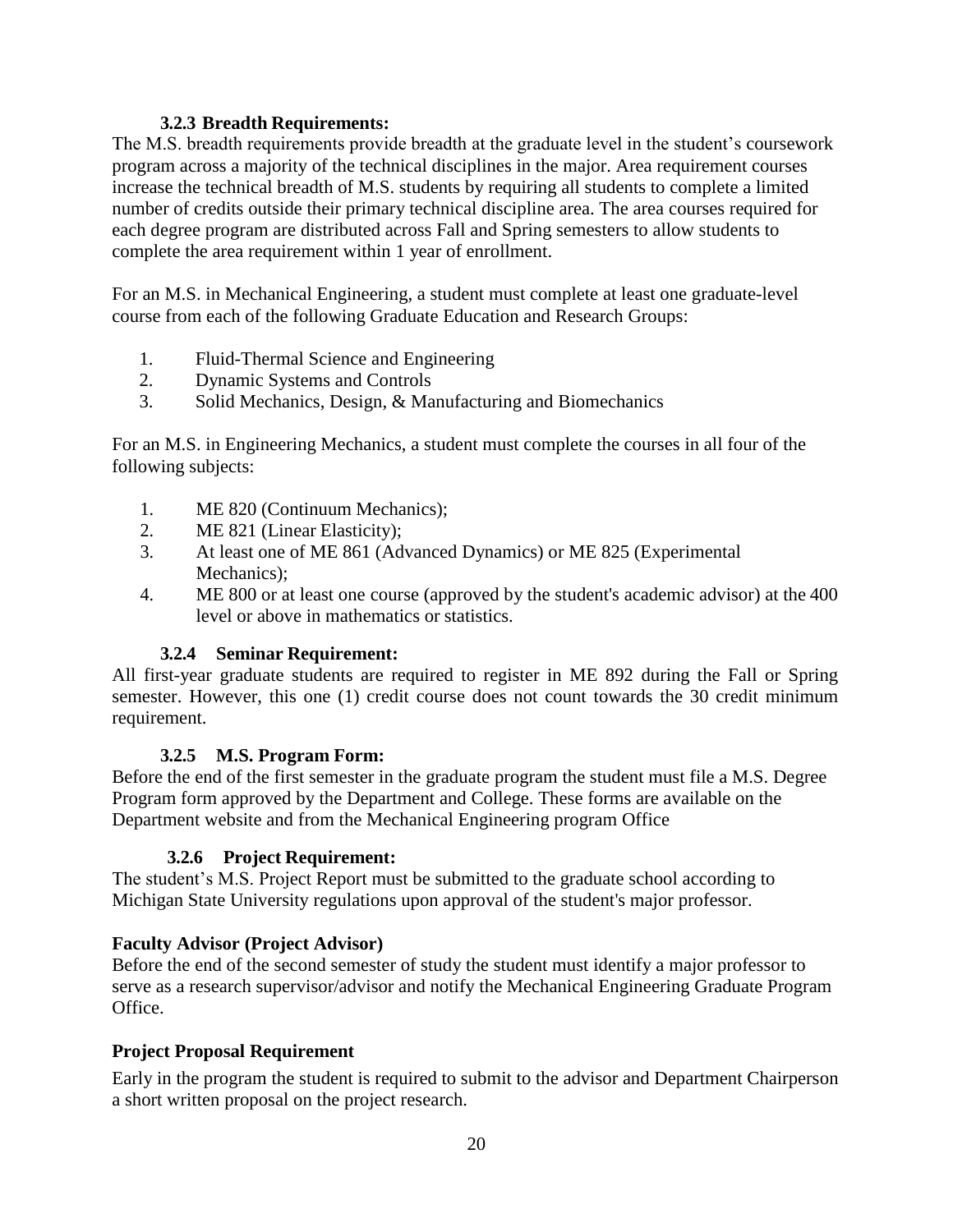#### **Project Committee**

The project committee consists of the faculty advisor and two other faculty members.

#### **Oral Presentation**

Michigan State University requires a Certifying Examination of all M.S. project program students. The students are required to give a presentation of the project to the faculty advisor and the project committee. The timing and specific requirements to be met for a successful project presentation will be specified in writing by the committee.

#### **3.3 Coursework Option Degree Requirements**

The coursework only M.S. degree consists of 30 credits of coursework only.

#### **3.3.1 Coursework M.S. Program Component**

The coursework only M.S. program in either Engineering Mechanics or Mechanical Engineering has two components:

- 1. Graduate advisor is the associate chair for graduate study
- 2. Credit requirements

#### **3.3.2 Credit Requirements:**

The coursework only M.S. Degree from the Department of Mechanical Engineering at Michigan State University requires a minimum of 30 credits including:

- a maximum of 9 credits at the 400 level.
- a minimum of 21 credits at the 800 level or above.
- a maximum of four (4) independent credits (total from ME 490 and\or ME 990),
- and a maximum of nine (9) credits outside Mechanical Engineering.

#### **3.3.3 Breadth Requirements:**

The M.S. breadth requirements provide breadth at the graduate level in the student's coursework program across a majority of the technical disciplines in the major. Area requirement courses increase the technical breadth of M.S. students by requiring all students to complete a limited number of credits outside their primary technical discipline area. The area courses required for each degree program are distributed across Fall and Spring semesters to allow students to complete the area requirement within 1 year of enrollment.

For an M.S. in Mechanical Engineering, a student must complete at least one graduate-level course from each of the following Graduate Education and Research Groups:

- 1. Fluid-Thermal Science and Engineering
- 2. Dynamic Systems and Controls
- 3. Solid Mechanics, Design, & Manufacturing and Biomechanics

For an M.S. in Engineering Mechanics, a student must complete the courses in all four following subject:

- 1. ME 820 (Continuum Mechanics)
- 2. ME 821 (Linear Elasticity)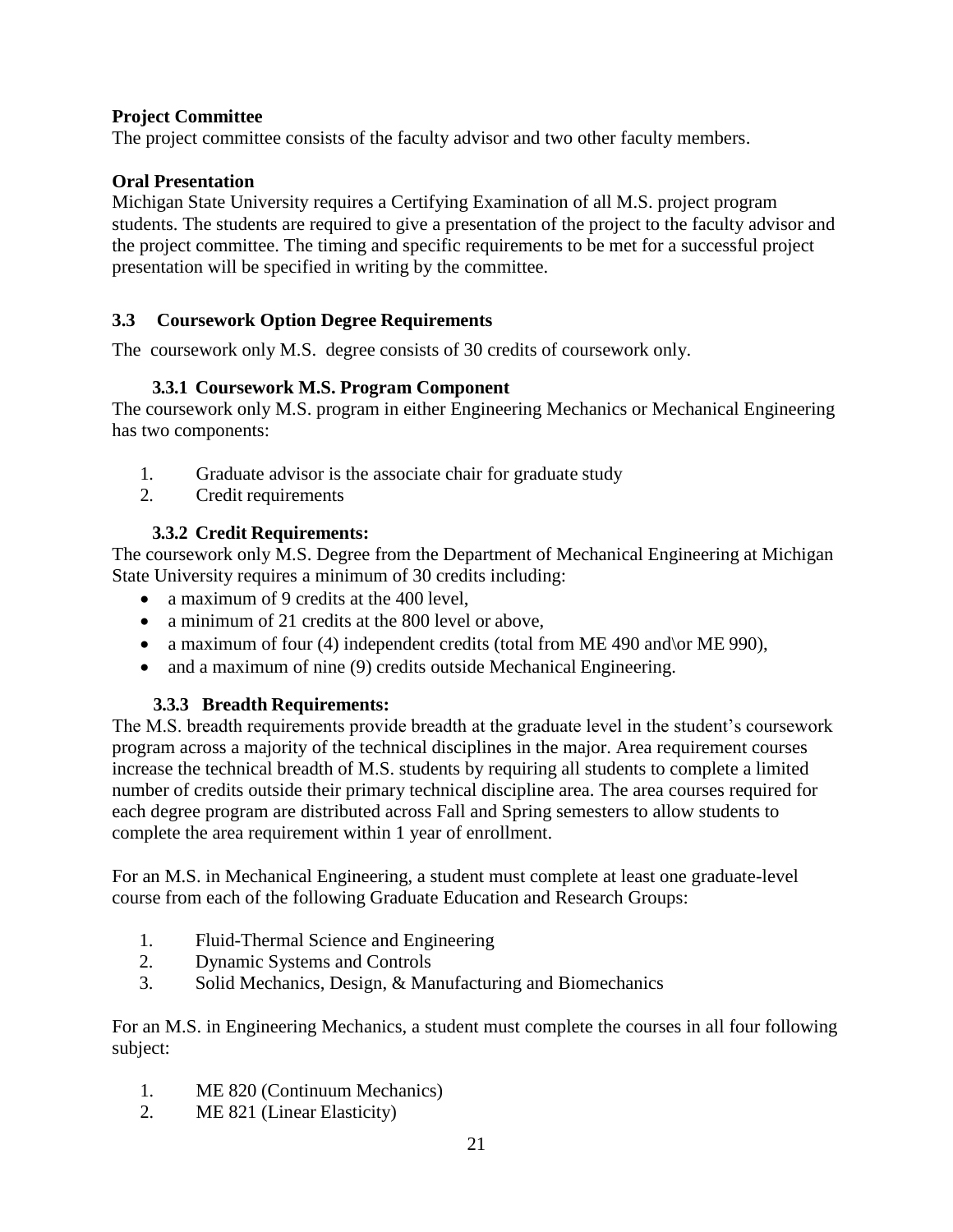- 3. At least one of ME 861 (Advanced Dynamics) or ME 825 (Experimental Mechanics)
- 4. ME 800 or at least one course (approved by the student's academic advisor) at the 400 level or above in mathematics or statistics

# **3.3.4 Seminar Requirement:**

All first-year graduate students are required to register in ME 892 during the Fall or Spring semester. However, this one (1) credit course does not count towards the 30 credit minimum course requirement.

# **3.3.5 M.S. Program Form:**

Before the end of the first semester in the graduate program the student must file a M.S. Degree Program form approved by the Department and College. These forms are available on the Department website and from the Mechanical Engineering program Office

**3.3.6 Program Advisor:** During the first semester in the graduate program the student must identify an academic advisor and file a M.S. degree program plan. By default, the academic advisor is the Associate Chair of Graduate Studies in ME.

# **3.4 M.S. Program Coursework Performance Requirements**

To successfully execute and complete the M.S. program, all students are required to meet the coursework performance requirements and follow the rules and regulations.

# **3.4.1 Coursework Performance Requirements**

- Grade: Student must earn a 2.0 or higher in each course in the approved M.S. program
- Cumulative Grade-Point Average (GPA): Students must maintain a GPA>3.0 in the courses in the approved M.S. program
- Probation Status: Students who have a GPA<3.0 will be prevented from carrying more than seven (7) credits per semester or to enroll in Independent Study courses until GPA $>3.0$
- Retention/Dismissal from ME:
- o Academic Progress: The student's academic progress is evaluated each year on March 15. Satisfactory progress, as assessed by the faculty advisor, will allow the student to continue enrolling in the program. Not making satisfactory progress will cause the dismissal from the program.
- o Cumulative GPA: If the GPA < 3.00 after completing 16 credits in the approved program of study, the student will be put on probation. If at the end of the following semester  $GPA > 3.00$ , the student may continue. If not, the student shall be dismissed.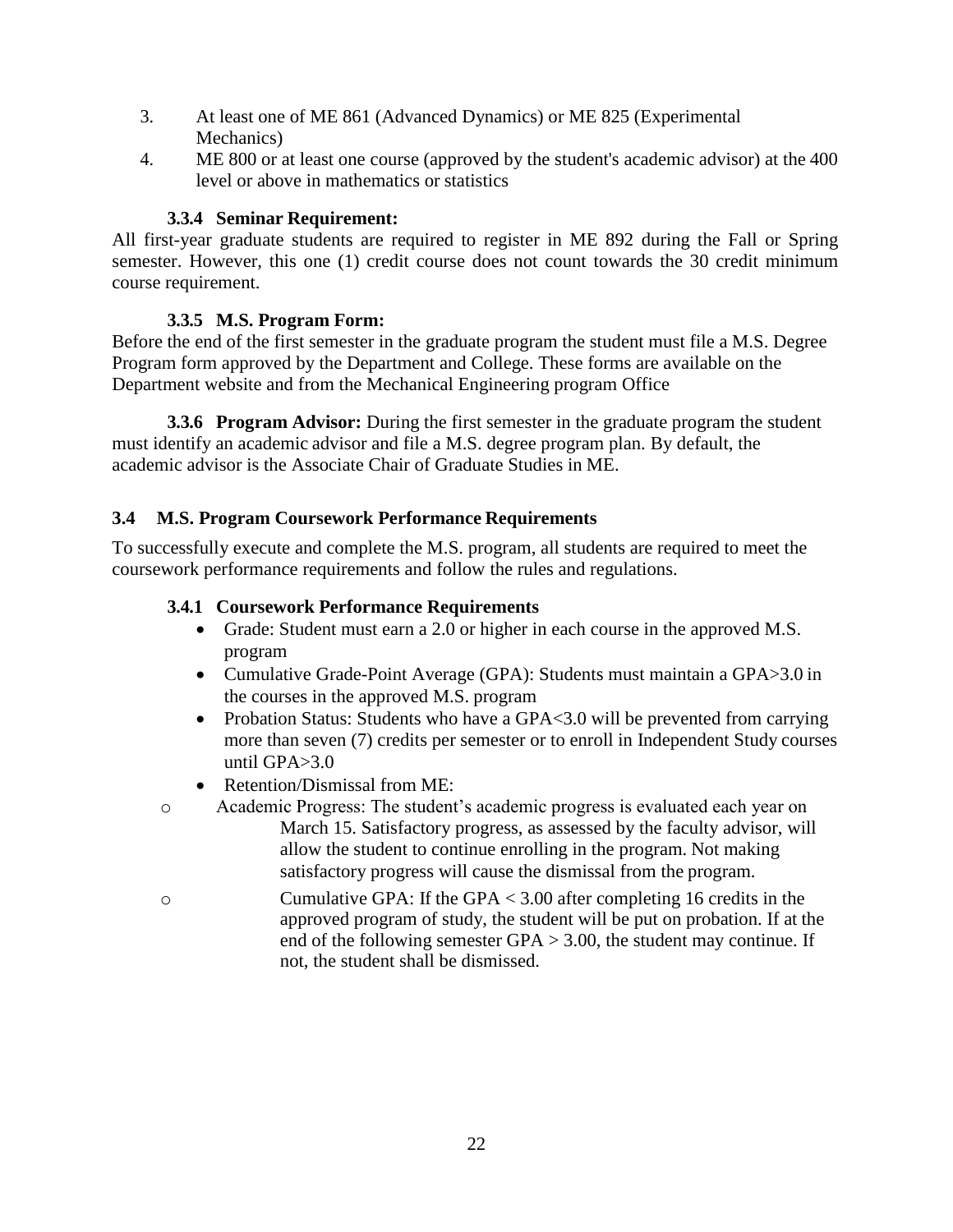# **3.5 Execution of M.S. Program**

**3.5.1 Selection of Faculty Advisor** Initiation and successful completion of independent research requires early and continued advice and oversight by a faculty advisor. Faculty advisors must be members of the Mechanical

Engineering regular faculty. For students in the M.S. program, the faculty advisor is the thesis/project/academic advisor. Advisor selection is a joint decision by every graduate student and member of the faculty. Normally students meet and discuss program objectives with all the faculty members in their area of technical interest. Based on that interaction, a faculty member agrees to advise each student. The student and faculty member propose and form a research committee.

#### **3.5.2 Timeline for Selection of a Faculty Advisor**

All students in the graduate program must have a faculty advisor. Students in the M.S. program must select an advisor prior to the completion of their first semester.

**3.5.3 Faculty Advisor Selection Process** Students who are admitted to the graduate program with a research assistantship that is provided by a particular faculty member will have that faculty member as their thesis/project/academic advisor. Other students may be admitted with a graduate assistantship or fellowship that is from general funds or third-party funds and not explicitly tied to a particular faculty member. In those cases, the selection of an advisor is based on mutual research interests. When more than one faculty member has expressed interest in serving as academic advisor to a student who was admitted with an assistantship or fellowship from general funds or third parties, the student should select an advisor within the time frame described in the previous section.

# **3.5.4 Roles and Responsibilities of the Faculty Advisor**

The role of the advisor includes the following:

- 1. Ensuring that graduate students receive information about requirements and policies of the graduate program.
- 2. Advising graduate students on developing a program plan, including appropriate coursework, research or project activity, and on available resources.
- 3. Advising graduate students on the selection of a thesis or project topic and on the formation of a thesis/project committee.
- 4. Providing training and oversight in creative activities, research rigor, theoretical and technical aspects of the thesis or dissertation research, and in professional integrity.
- 5. Encouraging graduate students to stay abreast of the literature and cutting-edge ideas in the field.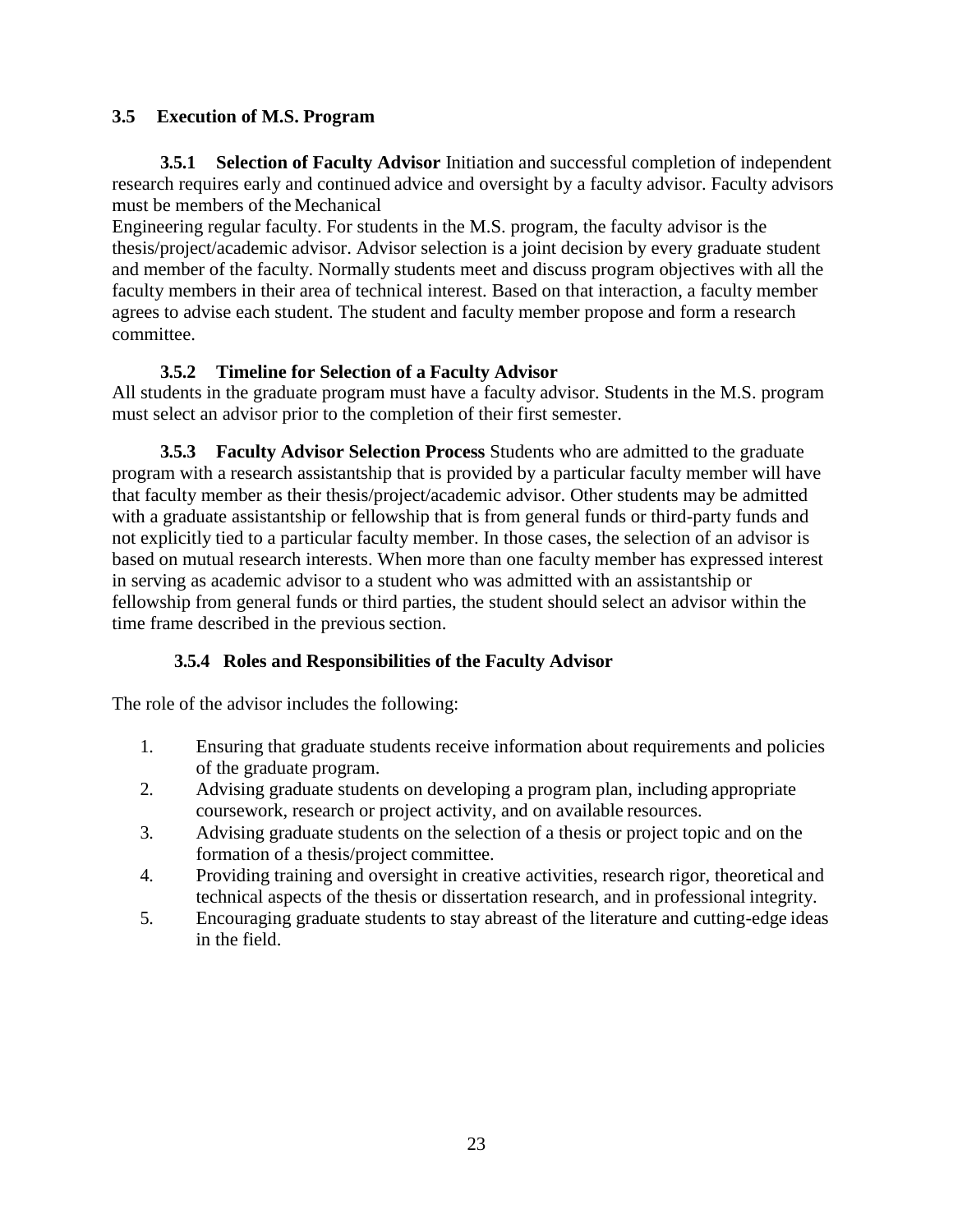- 6. Helping graduate students to develop professional skills in writing reports, papers, and grant proposals, making professional presentations, establishing professional networks, interviewing, and evaluating manuscripts and papers.
- 7. Providing regular feedback on the progress of graduate students toward degree completion, including feedback on research or creative activities, coursework, and teaching, and constructive criticism if the progress does not meet expectations.
- 8. Helping graduate students develop into successful professionals and colleagues, including encouraging students to participate and disseminate results of research or creative activities in the appropriate scholarly or public forums.
- 9. Facilitating career development, including advising graduate students on appropriate job and career options, as well as on the preparation of application materials for appropriate fellowship, scholarship, and other relevant opportunities.
- 10. Writing letters of reference for appropriate fellowship, scholarship, award, and job opportunities.
- 11. Providing for supervision and advising of graduate students when the faculty advisor is on leave or extended absence.

# **3.5.5 Roles and responsibilities of the student**

The student has responsibilities in the advisor/student relationship. These include the following:

- 1. Learning and adhering to university and academic unit rules, procedures, and policies applicable to graduate study and research or creative activities, including those outlined in the publications Academic Programs, Graduate Student Rights and Responsibilities, and Academic Freedom for Students at MSU.
- 2. Meeting university and academic unit requirements for degree completion.
- 3. Forming a guidance committee that meets university requirements as well as requirements that are outlined in the Graduate Handbook of the academic unit.
- 4. Following disciplinary and scholarly codes of ethics in coursework, thesis or project research, and in creative activities.
- 5. Practicing uncompromising honesty and integrity according to university and federal guidelines in collecting and maintaining data.
- 6. Seeking regulatory approval for research in the early stages of thesis or project work where applicable.
- 7. Keeping the faculty advisor and the thesis/project committee apprised on a regular basis of the progress toward completion of the thesis/project and coursework.

# **3.5.6 Change of Faculty Advisors**

Once a faculty advisor is selected, it is unusual to change advisors. However, if a situation arises where a change seems imperative, the student should consult with the Associate Chair for Graduate Studies who will facilitate changes of faculty advisor. If the Associate Chair of Graduate Studies is the faculty advisor, please consult with the ME Department Chair.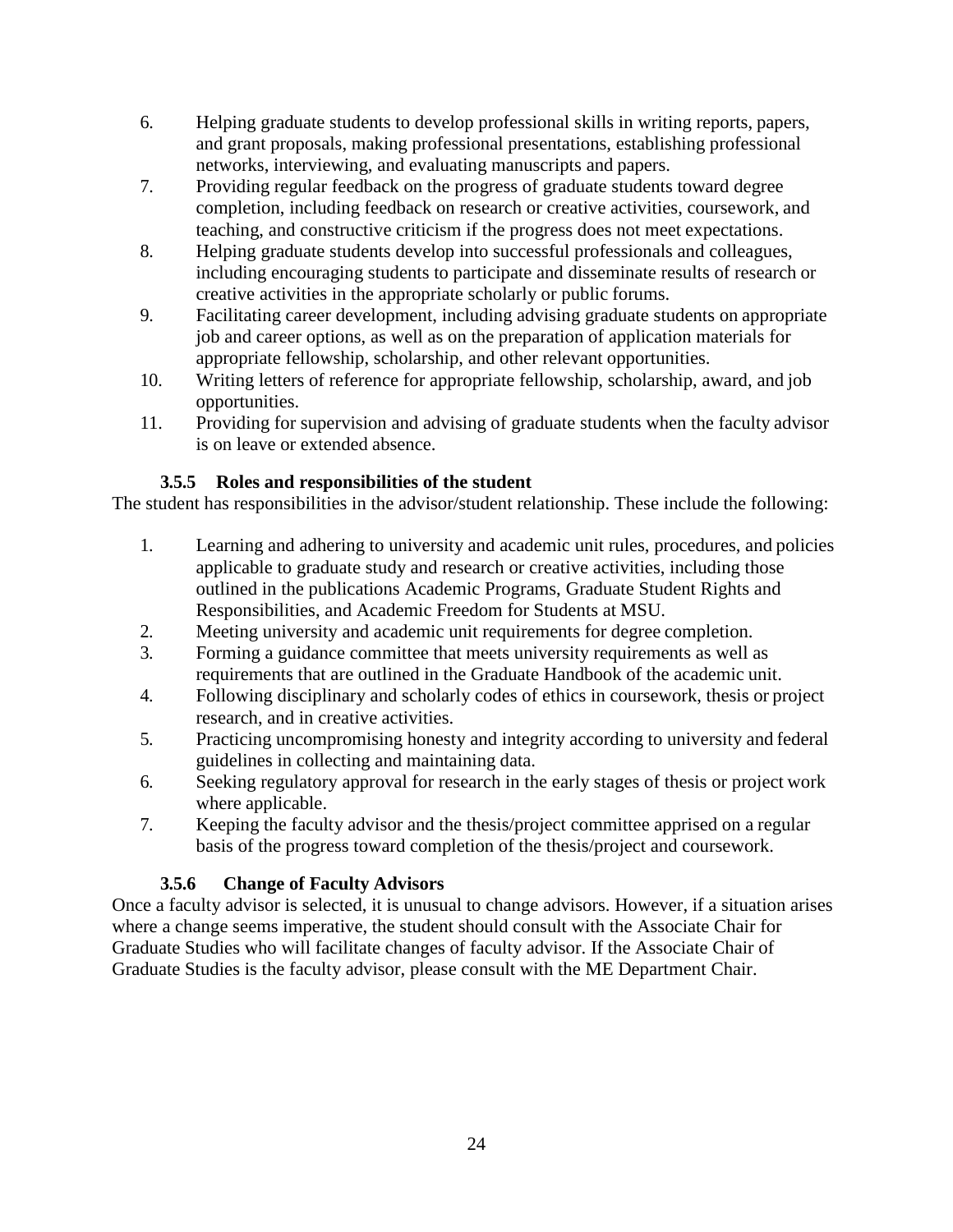# **3.5.7 Final Defense/Presentation Examination Regulations and Format**

A final defense/presentation examination is only required for M.S. students doing the thesis project option.

The graduate student will present the results of the thesis/project in a seminar open to the community. The student should arrange a suitable examination date after consulting with the thesis advisor and members of the thesis/project committee. The student should also arrange for a suitable room in which to hold the seminar by consulting with the office staff of the Mechanical Engineering Department. This should be done in communication with the Department graduate secretary, who will arrange for an announcement of the upcoming defense.

For the M.S. degree candidate, the following regulations apply:

- 1. The final oral examination must be scheduled for a date not earlier than two weeks after the thesis/project and abstract have been submitted to the Chairperson of the thesis/project committee, other thesis/project committee members, and any appointed examiner.
- 2. The student must be registered during the semester in which the final oral examination is taken.
- 3. The thesis/project and the student's performance on the final oral examinations must be approved by a positive vote of a majority of the voting examiners and with not more than one dissenting vote from among the Michigan State University regular faculty members of the thesis/project committee.

For the M.S. degree candidate, the following format is typical. The thesis/project committee members may or may not choose to meet before the exam to discuss the procedure. The candidate presents the results in seminar fashion and responds to questions and comments from those in attendance. After the general audience has had opportunity to raise questions and comments, they are excused from the room and the defense continues with only the examining committee. At the end of the examination, the student is asked to step out of the room, and the examining committee members each indicate in writing a pass or fail grade. The student is then asked to enter the room to receive the result of the final examination. A summary report of the examination result is submitted to the Dean of Engineering and the Chairperson of the Department.

#### **3.5.8 Academic Performance Policies**

Each student's academic progress and professional potential are evaluated by submitting a graduate student annual report due on January 31st every year (https:[//www.egr.msu.edu/academics/graduate/graduate-student-annual-reporting-requirements\).](http://www.egr.msu.edu/academics/graduate/graduate-student-annual-reporting-requirements))

A student who in the judgment of the faculty is making satisfactory academic progress and has professional potential may continue to enroll in the M.S. degree program, provided the grade point average is within the acceptable range as previously described. A student who in the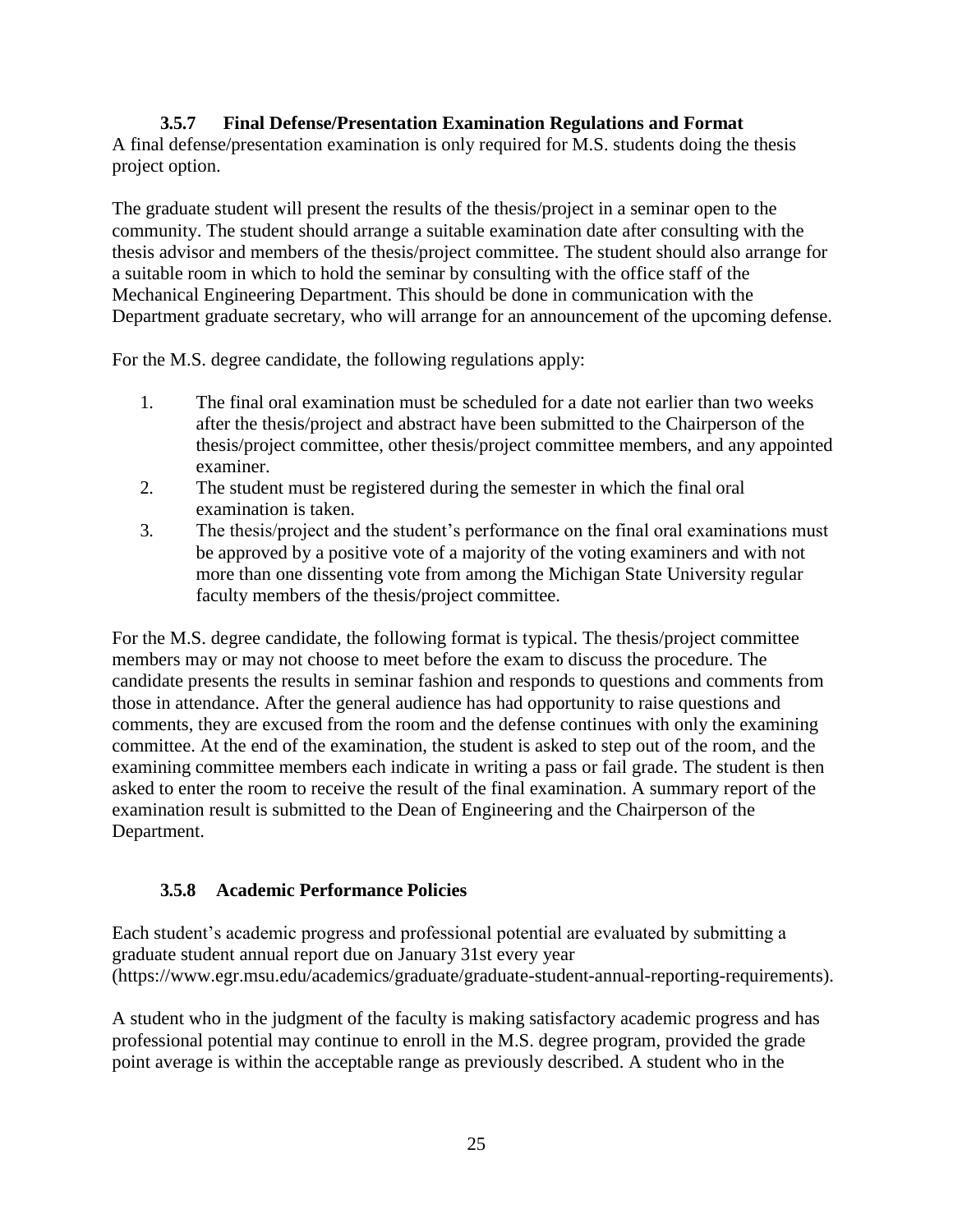judgment of the faculty is not making satisfactory academic progress or lacks professional potential will be dismissed from the program.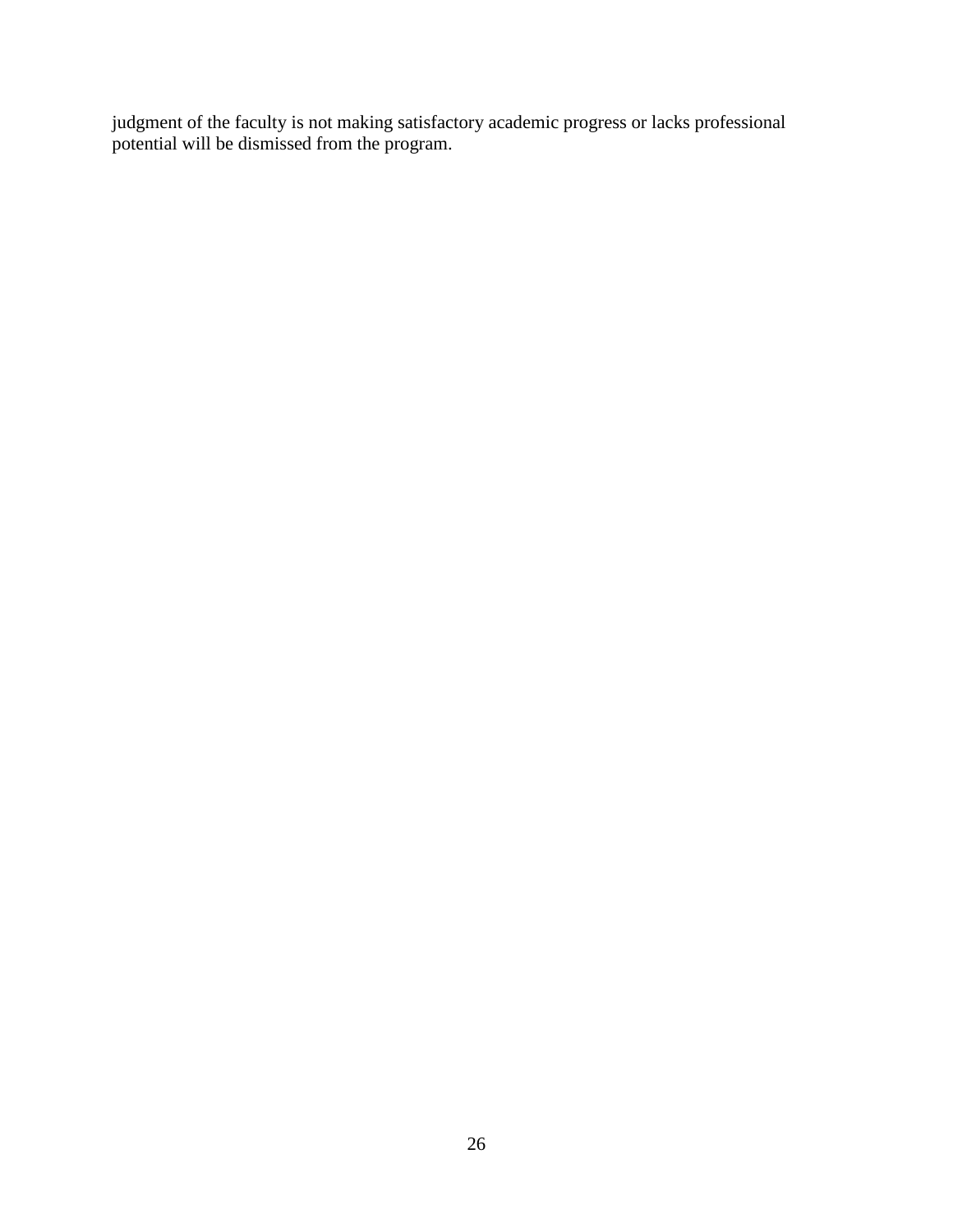# **4 Doctor of Philosophy (Ph.D.) Program**

# **4.1 Degree Requirements**

The Department of Mechanical Engineering offers two (2) Ph.D. programs: Mechanical Engineering and Engineering Mechanics. The recipients for both degrees must satisfy university, college,and department requirements. The requirements for the two degrees differ primarily in the coursework plan and qualifying examinations. The requirements of the Ph.D. Program and their deadlines are given below. The details of these requirements along with strategies to meet them are discussed in the "Graduate Degree Components" section of this handbook.

# **4.1.1 Doctoral Program Component**

The components of the doctoral programs in Engineering Mechanics and Mechanical Engineering are very similar. In each case, the student first finds an advisor and forms a committee. Subsequently, the components of the doctoral degree programs consist of a qualifying exam, a comprehensive exam, prescribed coursework, research, the dissertation, and a final oral defense and examination, each of which is discussed in detail in this section. Differences in the degree components for Engineering Mechanics and Mechanical Engineering will be specified as they arise below. Key components in a doctoral program are listed as follows:

- 1. Select Faculty Advisor and form Dissertation Committee
- 2. Credit requirements
- 3. Ph.D. Qualifying Exam
- 4. Ph.D. Comprehensive Exam
- 5. Ph.D. research and dissertation
- 6. Oral defense of dissertation

#### **4.1.2 Credit Requirements**

The Ph.D. program requires 39 credits of coursework beyond the B.S. degree and 18 credits of coursework beyond the M.S. Coursework, not including ME898, ME899, ME990 and ME999 (Project, Independent study and Research credits). Additionally, a minimum of 24 research credits (ME 999) are required for all students.

ME 999 Credits: 24 credits are required for graduation; students can enroll for a maximum of 36. Requests for overrides to exceed the maximum of 36 credits of 999 must be directed to the Office of the Registrar. To do so, access the "Request for RNR Override" at the Registrar's Online Forms Menu at: [https://www.reg.msu.edu/Forms/FormsMenu.aspx.](https://www.reg.msu.edu/Forms/FormsMenu.aspx) Select the RN override and fill in the requested information. Should the total number of credits go above 45, the RO will confer with the Graduate School before considering the request for an override.

All first-year Ph.D. students are required to register in ME 892 during the Fall or Spring semester if they have not taken this course previously. Students are not allowed to transfer credits from another institution for equivalency with ME 892. This one (1) credit course does not count towards the minimum coursework credit requirement.

Specifically, for students already with an M.S. degree, the 18 coursework credits include:

• a maximum of nine (9) post M.S. credits can be from the 400 level.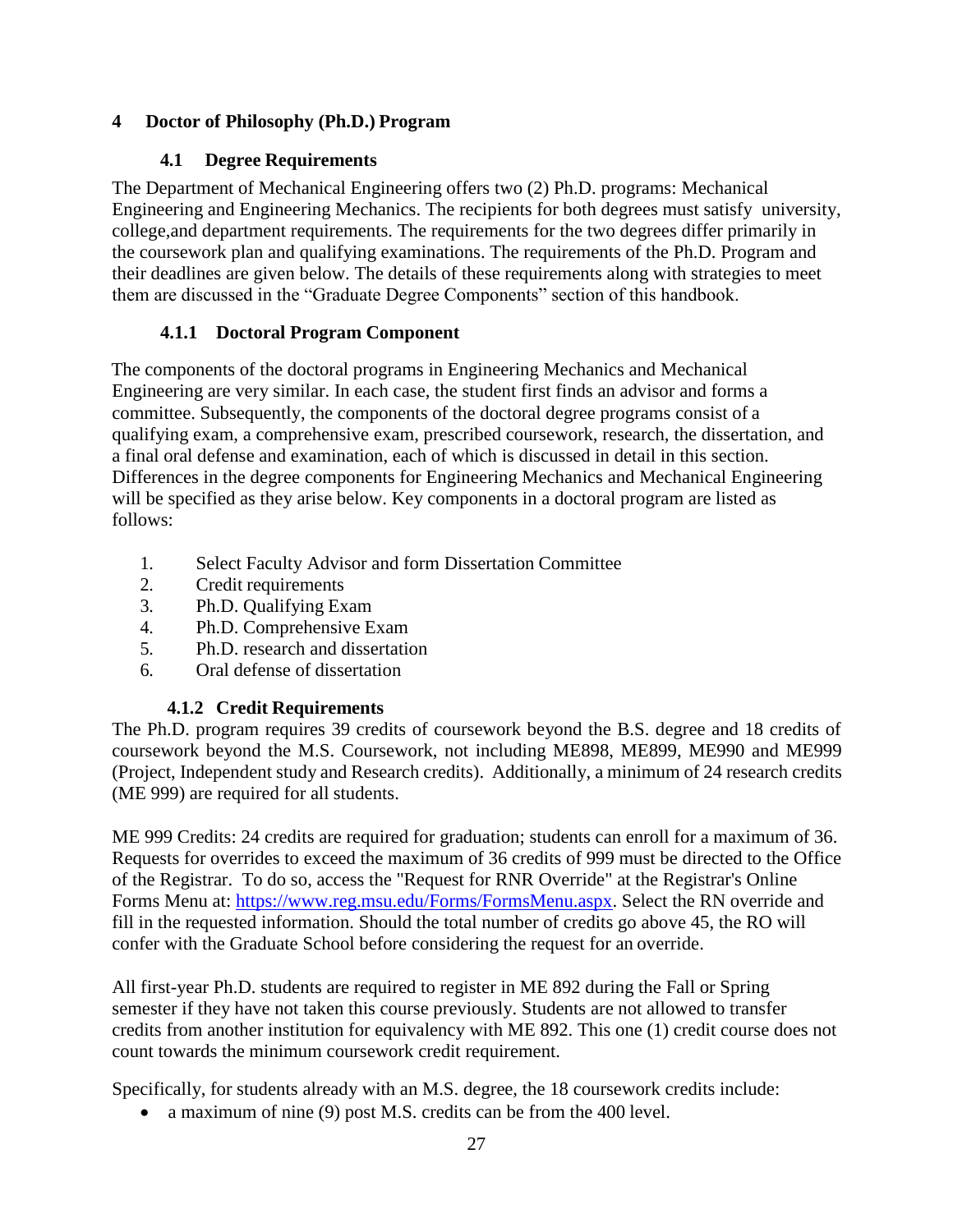• a maximum of nine (9) credits that are at 400 level or above can be from outside Mechanical Engineering

For students with only a B.S. degree, the 39 coursework credits must satisfy the following:

- $\bullet$  the breadth requirement (see Section 4.1.3)
- a maximum of nine (9) credits at the 400 level within Mechanical Engineering,
- and a maximum of nine (9) credits that are at the 400 level or above from outside Mechanical Engineering

# **4.1.3 Coursework Breadth Requirements**

The Ph.D. breadth requirements provide breadth at the graduate level in the student's coursework program across a majority of the technical disciplines in the major. Area requirement courses increase the technical breadth of Ph.D. students by requiring all students to complete a limited number of credits outside their primary technical discipline area. The area courses required for each degree program are distributed across Fall and Spring semesters to allow students to complete the area requirement within 1 year of enrollment.

For a Ph.D. in Mechanical Engineering, a student must complete at least one graduate-level course from each of the following Graduate Education and Research Groups:

- 1. Fluid-Thermal Science and Engineering
- 2. Dynamic Systems and Controls
- 3. Solid Mechanics, Design, & Manufacturing and Biomechanics

For the Ph.D. in Engineering Mechanics, a student must complete courses in all four of the following subject areas:

- 1. ME 820 (Continuum Mechanics);
- 2. ME 821 (Linear Elasticity);
- 3. At least one of ME 861 (Advanced Dynamics) or ME 825 (Experimental Mechanics);
- 4. ME 800 or at least one course (approved by the student's academic advisor) at the 400 level or above in mathematics or statistics.

# **4.1.4 GPA for Graduation**

The Engineering College requires a minimum GPA of 3.00 for courses on the approved doctoral degree program. MSU also requires a minimum total GPA of 3.00.

# **4.1.5 Ph.D. Qualifying Examinations**

The Qualifying Examination tests the breadth of a graduate student's knowledge across the technical disciplines in the Department of Mechanical Engineering. The examination covers course material required for the B.S. degree in mechanical engineering at Michigan State University. Each part of the examination is written at the level of mastery of that material required for all mechanical engineering graduate students.

The qualifying exam is administrated the week prior to the beginning of the Fall and Spring semester.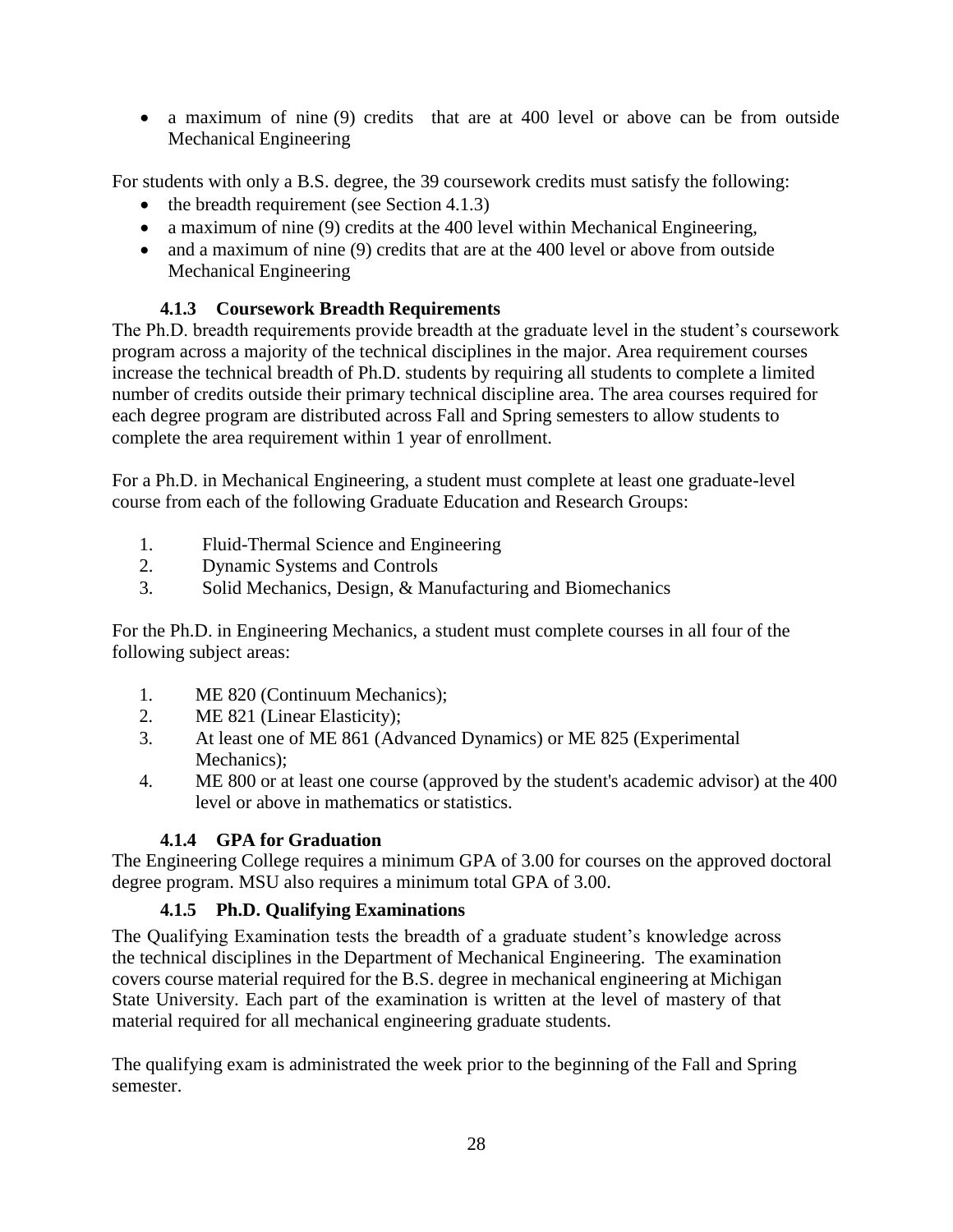All Ph.D. students are required to sit for the written qualify exam, which covers Mathematics and TWO other subject areas at the advanced undergraduate level. Subject areas are listed in Table 1. Students sitting for the qualifying exam will only have TWO attempts for each subject area.

Students (B.S., M.S., and Ph.D.) taking core courses will be excused from taking the qualifying exam in a specific subject area if they earn a grade of 3.5 OR BETTER in an associated core graduate course listed in Table 1. Only the first FOUR core graduate courses attempted with a grade of 3.5 or better will be considered for being excused from a qualifying exam subject area.

Therefore, there are three paths available for students to meet the qualifying exam requirements.



Students must pass all qualifying exam requirements before the beginning of the FOURTH semester (not counting summer) after starting the Ph.D. program.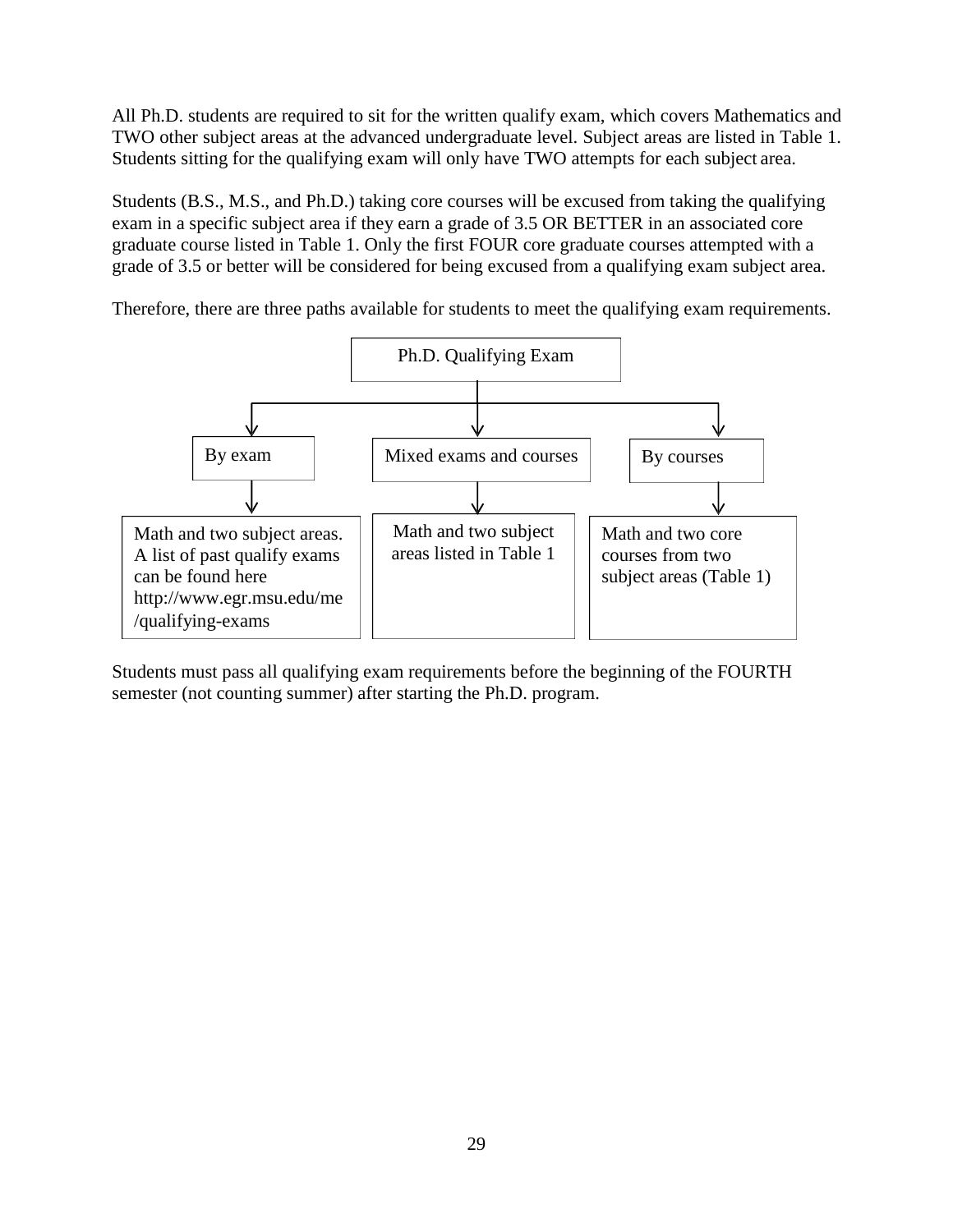| <b>Subject Areas</b> | <b>Graduate Core Courses</b>                                                                    |
|----------------------|-------------------------------------------------------------------------------------------------|
| Mathematics          | <b>ME800F Engineering Analysis</b>                                                              |
| <b>Solids</b>        | <b>ME820F Continuum Mechanics</b><br>0r<br><b>ME821S Linear Elasticity</b>                      |
| Dynamics             | <b>ME860F Theory of Vibrations</b><br>or<br><b>ME861S Advanced Dynamics</b>                     |
| Fluids               | <b>ME830F Fluid Mechanics I</b>                                                                 |
| Controls             | <b>ME851F Linear Systems and Control</b><br>0r<br><b>ME859S Nonlinear Systems and Control</b>   |
| Thermal              | <b>ME810S Advanced Classical Thermodynamics</b><br>or<br><b>ME812F Conduction Heat Transfer</b> |

**Table 1 Mechanical Engineering Core Courses and Subject Areas**

#### **4.1.6 Faculty Advisor (Dissertation) and Dissertation Committee**

A Faculty advisor must be selected and a dissertation committee formed within 1 year of beginning Ph.D. study at Michigan State University. The dissertation committee shall be formed no later than the second semester of doctoral study, or within two semesters beyond the master's degree or its equivalent. The formation of a Ph.D. dissertation committee can be found in Section 4.2.1. Within one semester after the committee has met, the student must complete the online forms for committee selection, complete a grad plan that lists all degree requirements [\(https://gradplan.msu.edu/\)](https://gradplan.msu.edu/) and submit the plan online for approval.

#### **4.1.7 Doctoral Program of Study**

A Ph.D. Program form, approved online by each student's dissertation committee, must be submitted to the Mechanical Engineering Graduate Program office and the College of Engineering Research and Graduate Program Office. An approved program must be filed within 1 year of beginning Ph.D. study at Michigan State University.

The dissertation committee shall meet collectively with the student to develop the Doctoral Program of Study. This program shall be submitted for approval to the ME department (Associate Chair) and to the Dean. Registration will not be permitted for the second semester until this requirement has been met. Courses (in addition to those numbered ME 999) will be agreed to by the dissertation committee to insure that the student will have a comprehensive knowledge of a major field and related subjects. The courses that a student is required to complete will depend upon prior academic background in relation to the selected graduate program. Any changes in the program must be approved by dissertation committee and shall likewise be submitted for approval to the department (Associate Chair, Department Chair) and to the Dean. The program is filed online at <https://grad.msu.edu/gradplan>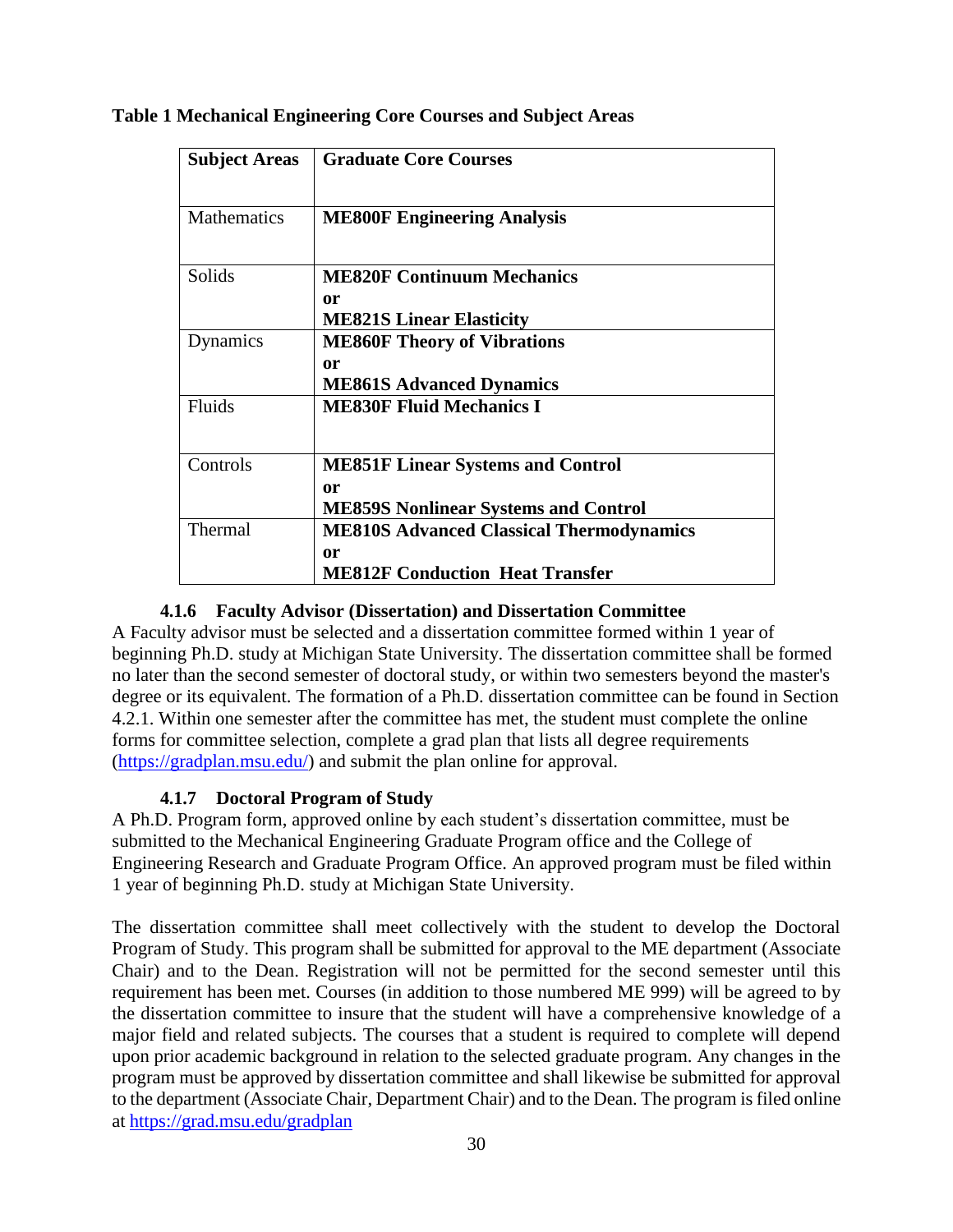#### **4.1.8 Ph.D. Research**

Successful Ph.D. research must be conducted that is a significant, original contribution to the state-of-the-art in Mechanical Engineering so as to advance the scholar's chosen field of study. Publications in archival journals with broad dissemination are expected. The Ph.D. faculty advisor and the dissertation Committee are charged with ensuring that this standard is met. Discussion of this issue is to be one of the aspects of the Comprehensive Exam. The research must be documented in a Ph.D. dissertation approved by the student's Ph.D. faculty advisor. It is typical that a Ph.D. student will produce at least three archival publications by the completion of the Ph.D. degree.

#### **4.1.9 Comprehensive Exam**

The Comprehensive Examination tests the depth of a graduate student's knowledge in the student's individual technical discipline within the Department of Mechanical Engineering and the student's technical preparation to conduct Ph.D. level research. The examination includes course material specified on the student's Doctoral Program of Study as well as other areas the student's Faculty advisor and Dissertation Committee may specify. Each part of the examination is conducted at the level of mastery required for Ph.D. graduate students in their technical discipline.

The comprehensive exam is also an assessment of the student's ability to communicate ideas in a clear, coherent and organized manner. For the written part of the comprehensive examination, each student shall present a well-organized written document outlining in detail, relative to the student's progress, the research pursued to date and the research envisioned. In addition, each student shall present to the committee a list of works published to date and a list of the planned publications. The list shall include oral presentations, conference proceedings, and archival journal publications.

Upon passing the Ph.D. Comprehensive Examination, a Ph.D. student achieves the rank of Ph.D. Candidate.

#### **4.1.10 Ph.D. Dissertation Defense**

The Ph.D. Dissertation Defense tests the Ph.D. Candidate's ability to present and defend the significance and originality of the Ph.D. Candidate's research results. Each Ph.D. student must successfully pass an oral Dissertation Defense to complete the requirements for the Ph.D. degree. To schedule this examination, the Notice of Final Oral Exam forms must be completed and turned in to the Mechanical Engineering Graduate Program Office at least two (2) weeks prior to the final oral examination. The Graduate Program Office must be notified and a copy of the abstract must be provided.

#### **4.1.11 Dissertation Copies**

Ph.D. dissertation preparation and submission shall be made in accordance with the requirements set forth by the Graduate School. A hard bound copy of the Ph.D. dissertation shall be provided to the faculty advisor.

#### **4.1.12 Doctoral Degree Time Limits**

Michigan State University requires passing the Comprehensive Examination within five years of the student's first enrollment as a Ph.D. student. The Comprehensive Examination may be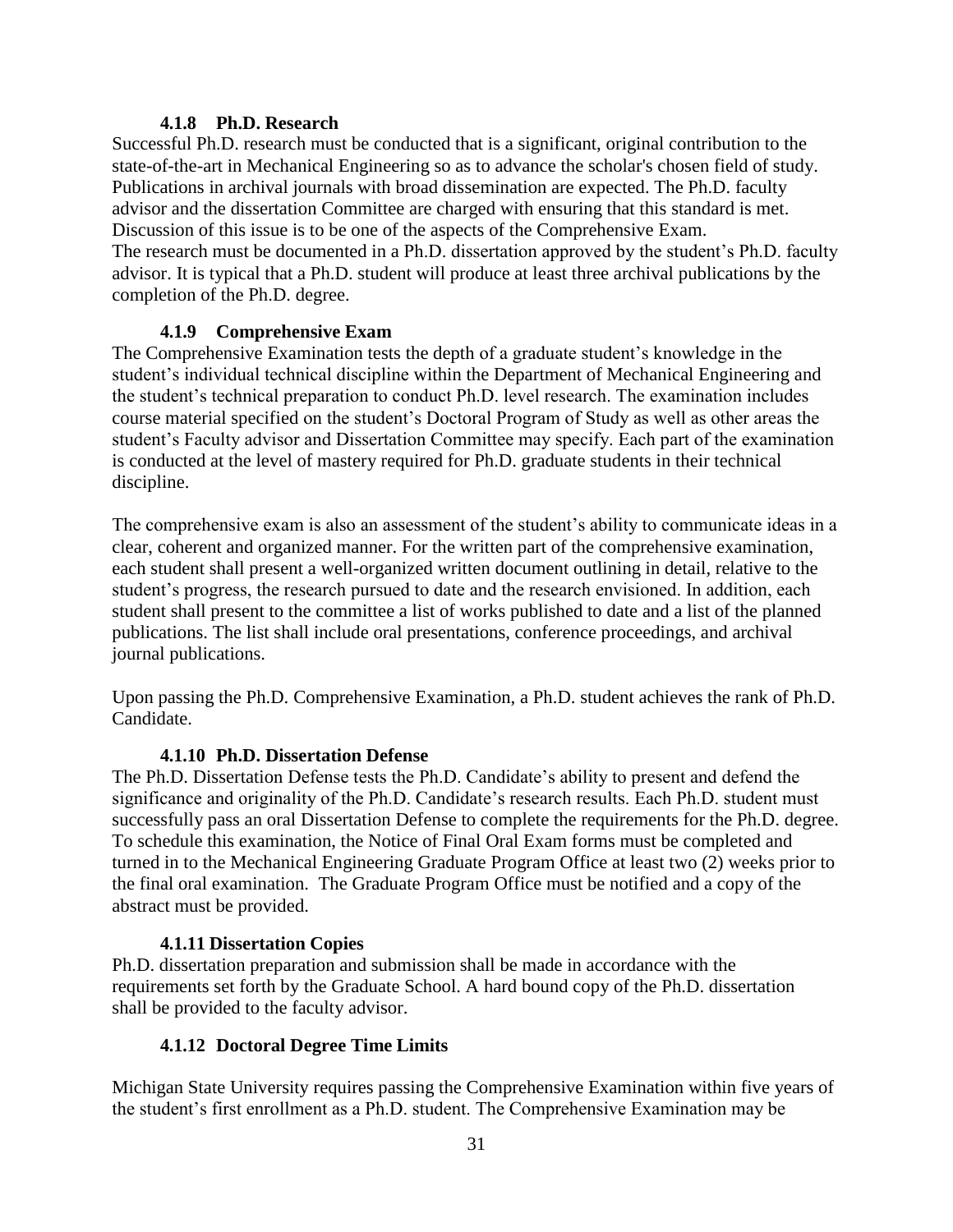repeated no more than twice. The Comprehensive Examination must be successfully completed no later than six months prior to the final oral examination in defense of the thesis. All remaining requirements for the degree must be completed within eight years of the student's first enrollment as a Ph.D. student. Applications for extension of these time limits may be submitted by a Ph.D. student to the ME Graduate Program for approval by the Dean of Engineering and the Dean of the Graduate School.

#### **4.1.13 Ph.D. Residency Status**

All Ph.D, recipients must satisfy the university one-year residency requirement. A year of residence will be made up of two consecutive semesters, involving the completion of credits at the level of full-time status of graduate work each semester. The residency requirement follows from university guidelines:

[https://reg.msu.edu/AcademicPrograms/Text.aspx?Section=111#s393](https://reg.msu.edu/AcademicPrograms/Text.aspx?Section=111&s393)

#### **4.2 Execution of Ph.D. Program**

#### **4.2.1 Formation of the Ph.D. Dissertation Committee**

Ph.D. students must form a dissertation committee no later than the end of their second semester of attendance. The dissertation committee will consist of at least four Michigan State University regular faculty members, including the committee chairperson. At least three members of the dissertation committee shall be from the Mechanical Engineering Department and at least one member shall be from a different academic department at Michigan State University. The ME Department Ph.D. Committees must have at least one member with 50% or more appointment in the Department. The outside member may be from another department within the College of Engineering or from a department outside the College. If you wish to have external personnel who are not affiliated with MSU on the thesis committee, please follow the procedures from MSU Graduate School [\(https://grad.msu.edu/non-regular-faculty-committees\)](https://grad.msu.edu/non-regular-faculty-committees) and submit the necessary forms. You must complete the necessary forms (see the Graduate Program Office) and have them approved and signed by your faculty advisor and your committee. These forms must be on file by the 2nd semester. Further registration will not be permitted until an approved program is filed.

The responsibilities of the dissertation committee include the following.

- 1. Advising graduate students on coursework, research, or creative activities
- 2. Providing at least feedback and guidance concerning progress toward the degree
- 3. Administering the comprehensive exams and the final oral defense
- 4. Reviewing the dissertation

#### **4.2.2 Roles and responsibilities of the student**

The student has responsibilities in the advisor/student relationship. These include the following:

- 1. Learning and adhering to university and academic unit rules, procedures, and policies applicable to graduate study and research or creative activities, including those outlined in the publications Academic Programs, Graduate Student Rights and Responsibilities, and Academic Freedom for Students at MSU
- 2. Meeting university and academic unit requirements for degree completion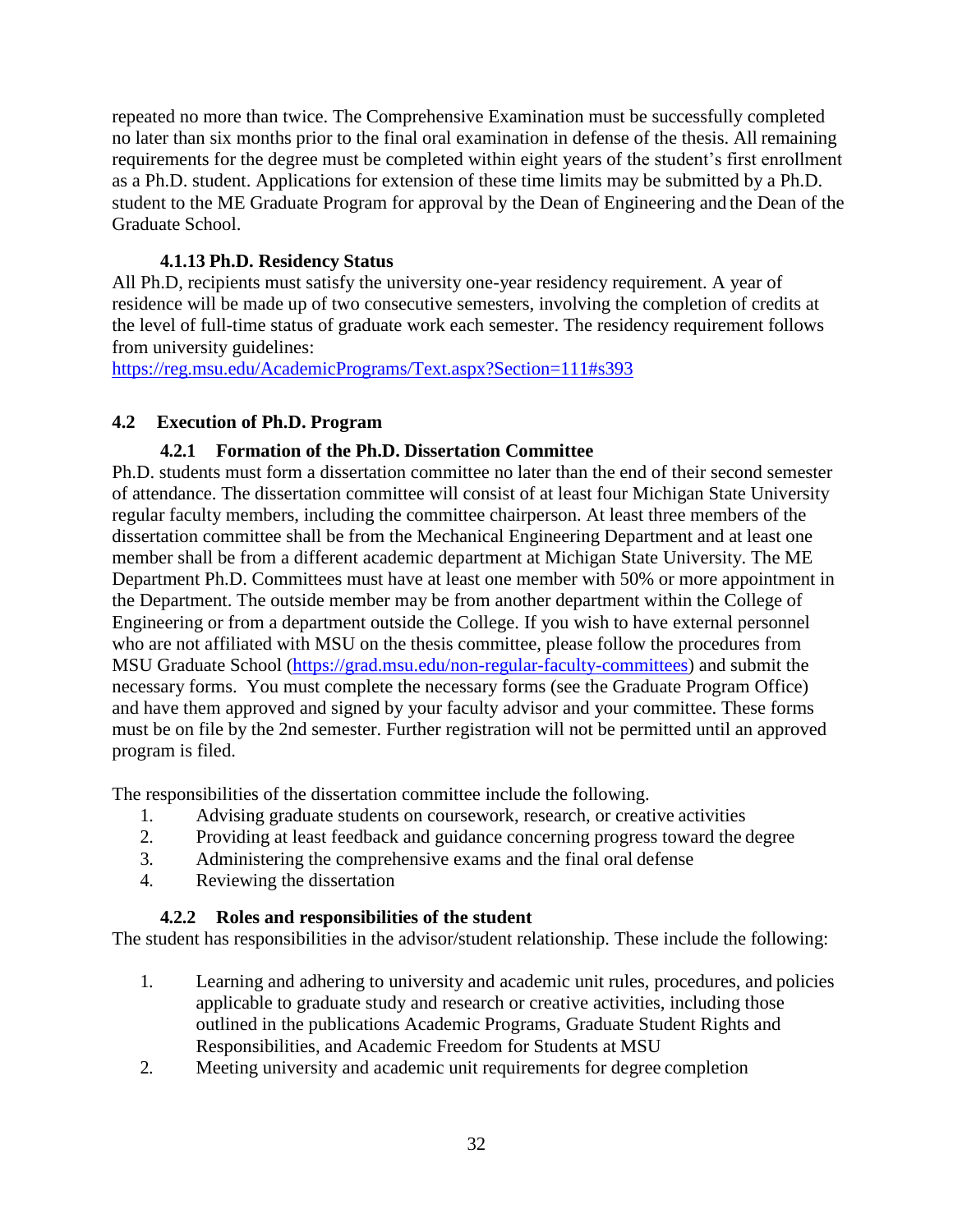- 3. Forming a dissertation committee that meets university requirements as well as requirements that are outlined in the Graduate Handbook of the academic unit
- 4. Following disciplinary and scholarly codes of ethics in coursework, thesis or dissertation research, and in creative activities
- 5. Practicing uncompromising honesty and integrity according to university and federal guidelines in collecting and maintaining data
- 6. Seeking regulatory approval for research in the early stages of dissertation work where applicable
- 7. Keeping the faculty advisor and dissertation committee apprised on a regular basis of the progress toward completion of the dissertation

#### **4.2.3 Change of advisors**

Once a dissertation advisor is selected, it is unusual to change advisors. However, if a situation arises where a change seems imperative, the student should consult with the Associate Chair for Graduate Studies who will facilitate a change of the faculty advisor. If the advisor is the Associate Chair for Graduate Studies, please consult with ME Department Chair.

# **4.2.4 Final Defense Examination regulations and format**

The graduate student will present the results of the dissertation in a seminar open to the community. The student should arrange a suitable examination date after consulting with the faculty advisor and members of the dissertation committee. The student should also arrange for a suitable room in which to hold the seminar by consulting with the office staff of the Mechanical Engineering Department. This should be done in communication with the department graduate secretary, who will arrange for announcement of the upcoming defense.

For doctoral candidate, the following regulations apply:

- 1. The final oral examination must be scheduled for a date not earlier than two weeks after the dissertation and abstract have been submitted to the chairperson of the dissertation committee (Faculty Advisor) and other dissertation committee members.
- 2. The student must be registered during the semester in which the final oral examination is taken.
- 3. The dissertation and the student's performance on the final oral examinations must be approved by a positive vote of at least three-fourths of the voting examiners and with not more than one dissenting vote from among the Michigan State University regular faculty members of the dissertation committee.

For the doctoral candidate, the following format is typical. The dissertation committee members may or may not choose to meet before the exam to discuss the procedure. The candidate presents the results in seminar fashion and responds to questions and comments from those in attendance. After the general audience has had an opportunity to raise questions and comments, they are excused from the room and the defense continues with only the dissertation committee. At the end of the examination, the student is asked to step out of the room, and the dissertation committee members each indicate in writing a pass or fail grade. The student is then asked to enter the room to receive the result of the final examination. A summary report of the